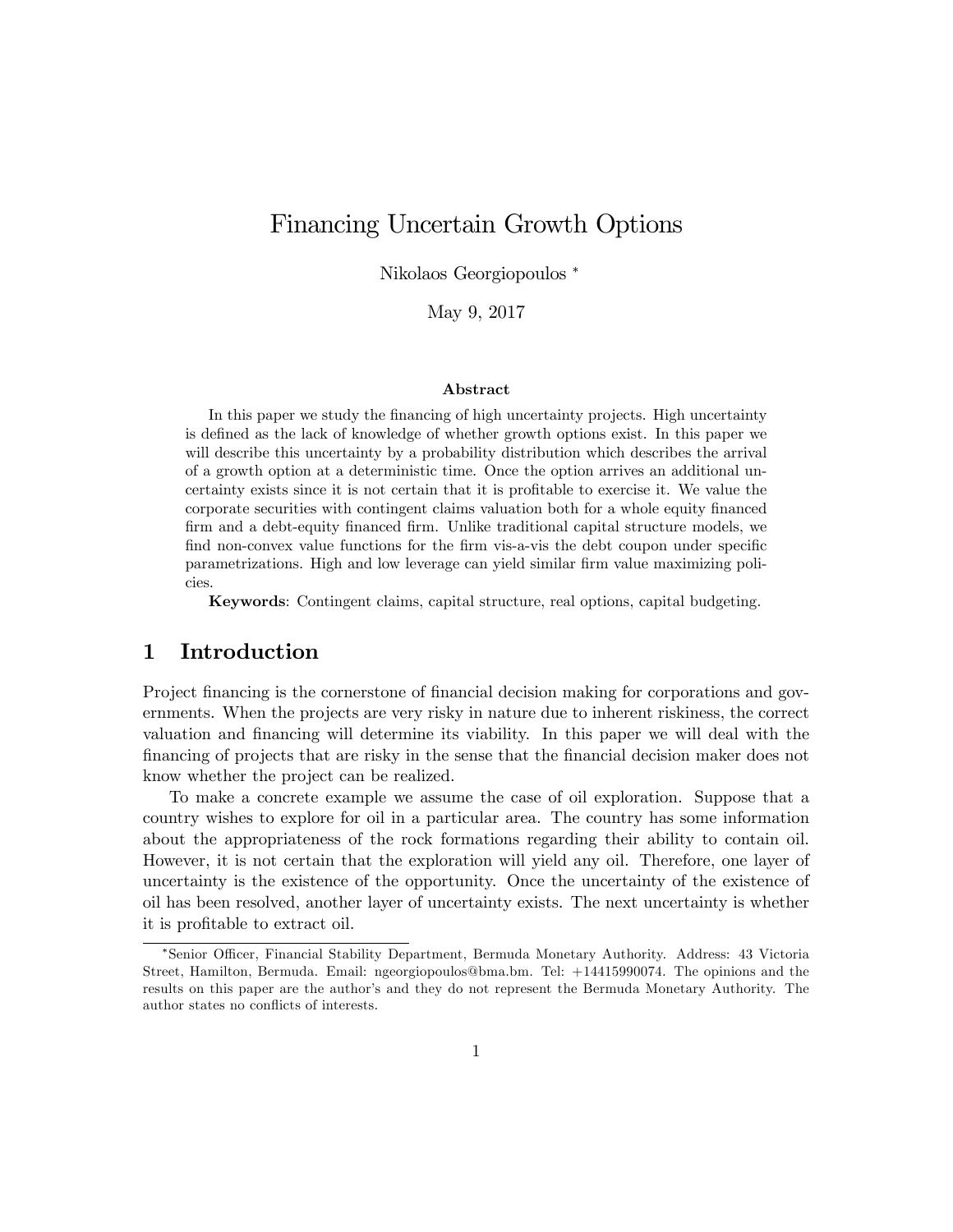Summing up, the riskiness is two-fold. First, does an opportunity exist? Second, if it exists is it profitable to exploit it? Projects of this nature are ubiquitous in modern economies. Research and development in pharmaceutical industry is such a field where pharmaceutical companies face staged decision approval from the FDA. It is unknown exante whether a drug will be approved and if it is approved, are the market conditions appropriate for a profitable sale in the market?

Traditionally, the real options framework has been used to valuate projects with uncertainty. In real options model the option to wait allows Örms with growth options to time their strategy in order to undertake projects when market conditions are favorable. However, the implicit assumption is that the growth opportunity exists. This paper abstracts from this simplification by assuming that a growth opportunity arrives as a particular point in time with a specific known probability.

In reality, projects arrive at random times and not at specific times. Even though this is true, the modelling of the random arrival of the growth opportunity would be difficult. Modelling the arrival stochastically for a debt-equity Önanced project, the analysis would rely solely on numerical analysis and simulation. In this paper we are able to derive largely analytic solutions and use some numerical analysis by assuming that the growth option arrives at a known time. Given this setting, it is not far-fetched to assume that there are projects for which we know when they can be realized. For example, oil exploration has largely, a known time when the engineers know if there is oil. Therefore our assumption is not that far-fetched.

The literature in the field of real options and corporate financing has been rich. Real options and their value was first acknowledged by the seminal paper of McDonald and Siegel (1986) who consider an investment problem of stochastic costs and stochastic cash flows. They solve a profit maximization problem in a stochastic control framework that was solved by John McKean in the 60s and derive useful results and comparative statics and their message is that the option to wait has value. Leland (1994) takes as a starting point Brennan and Schwartz (1978) and by assuming perpetual debt in the capital structure he is able to provide closed form solutions for a debt and equity values. The infinite life assumption allows him to extract closed form solutions by rendering obsolete the calendar time partial derivative in the valuation partial differential equation (PDE). Leland examines mostly credit spreads and optimal leverage but he does not consider investment and real options. Leland studies mostly Örms with stable earnings and not growth ones.

More close to this model is the paper by Sundaresan and Wang (2006) who study a staged investment problem. They assume a firm holding two real options at its inception and no debt or assets in place. An exogenous state process determines the cash flows and when this exogenous process hits a specific threshold, real options are exercised sequentially (given some technology assumptions) and the Önancing of the exercise is implemented through the debt market and equity. That is, each real option is financed with a mixture of equity and debt. Sundaresan and Wang study the implications of this staged investment problem to the Önancing of the Örm, credit spreads and the existence of debt overhang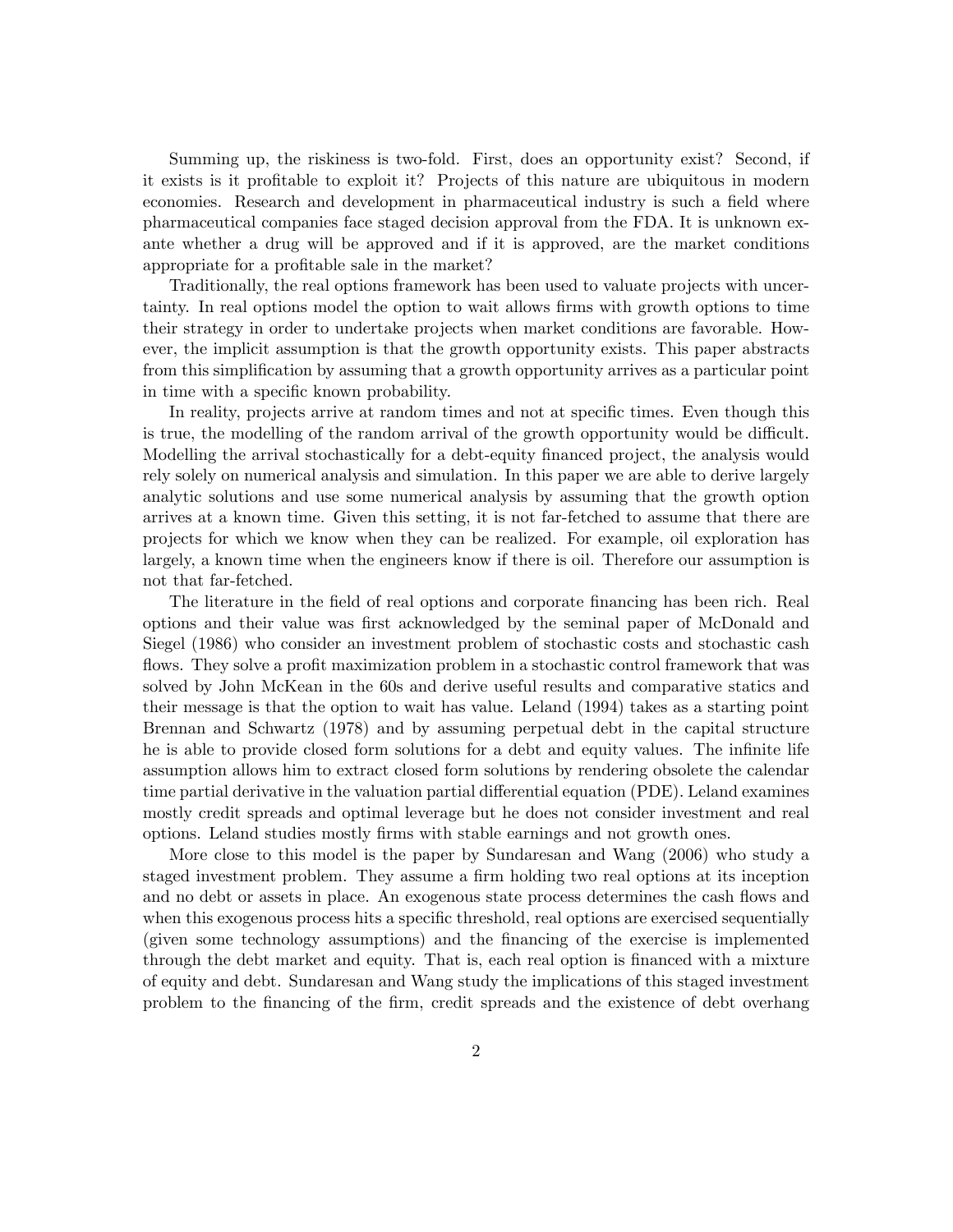as it has been documented in Myers (1977). They find severe debt overhang problems and show that preexisting debt induces excessive risk taking. They also solve the model such that the initial capital structure is optimized in such a way to mitigate future debt overhang problems. Nevertheless they do not consider any sort of uncertainty regarding the existence of those real options.

Asvanunt, Broadie and Sundaresan (2011) solve a real options investment problem with a role for retained earnings but they also do not consider any sort of uncertainty in the existence of real options. Mauer and Sarkar (2005) examine equityholder-debtholder conflicts over the exercise decision of a firm's investment option on corporate financing decisions. Although this paper does not study such conflicts, we use insights from their solution method for this paper. This paper contributes to the literature by modelling explicitly for the uncertainty of the existence of the growth option, therefore it captures better the life cycle of a  $R\&D$  or exploration firm. In a nutshell this paper lies between of those of Leland (1994) and Sundaresan and Wang (2006) with one real option.

In this paper, between the initial contracting of the firm and the fixed time when the uncertainty regarding the appearance of the real option is resolved the firm can only default. If the real option shows up and provided that the firm has not defaulted up to that fixed time, the manager waits until the state process of the demand reaches an upper level to exercise the option to expand. If the real option does not show up the firm continues with its assets in place and the only event that can disrupt it is default. So in essence we have from time zero up to that fixed time where the option may show up or not, a quasi-Leland (1994) firm. Afterwards the firm can either be a growth firm or stay a Leland firm. The growth firm after exercising its expansion option becomes a Leland (1994) firm again. Therefore we see in this setting the life cycle of the firm starting from being potentially a growth firm and then either turning up a value firm or simply not fulfilling up to its promises.

The structure of the paper goes as following, first we study the benchmark case of only equity-financed firm and then we solve for the more general case of a debt-equity financed firm. An interesting extension to this model would be to consider stochastic arrival time for the real option, where the time can be modeled by an exponential distribution, however there are no closed form solutions for the debt-equity financed case but only for the whole equity financed firm. The modeling of business cycle effects where the probabilities of having or not the real option are correlated with the cash flow process is beyond the scope of this paper.

# 2 The model

Consider a probability space  $(\Omega, \mathcal{F}, P)$  such that the known usual conditions hold. In this probability space the filtration  $\mathcal{F}_t$  is generated by a standard Wiener process  $W_t$  under the real measure  $P$ . There is a cash flow process that follows a Geometric Wiener process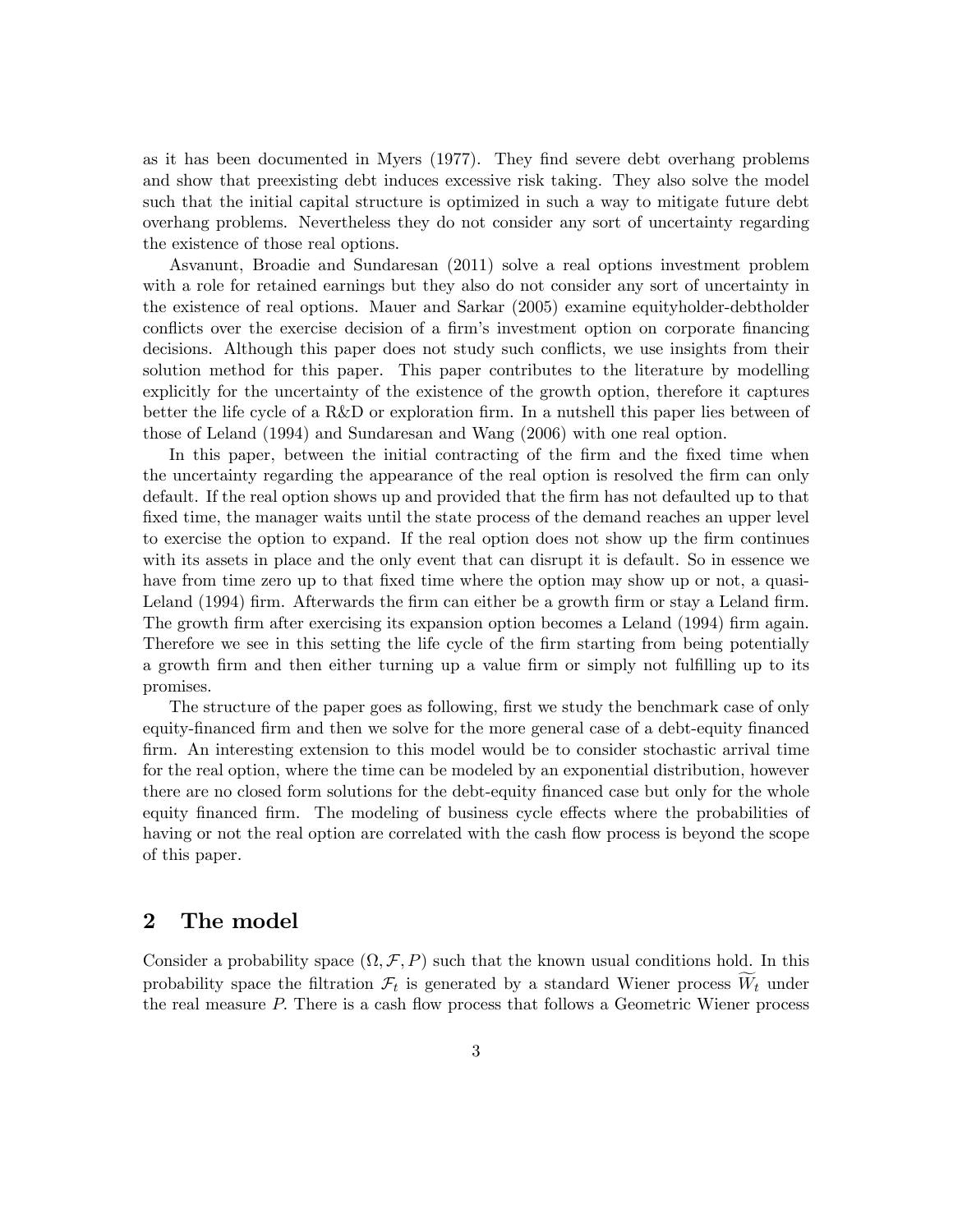under  $P$ . In this economy there exists an additional asset which is traded in liquid markets, perfectly correlated with the cash flow process. Therefore we can find a unique martingale measure  $Q \sim P$  such that derivatives upon  $X_t$  can be priced according to standard financial derivatives pricing. The form of the process under  $Q$  is:

$$
dX_t = \mu X_t dt + \sigma X_t dW_t \tag{1}
$$

where  $\mu = r - q$ , q is the payout ratio,  $W_t = \int_s^t$  $\int_{0}^{\infty} f(\mathbf{s}) d\mathbf{s} + W_t, \gamma(t)$  is the Girsanov kernel and  $r$  is the constant risk free rate. Assume a firm which is debt-equity financed having assets in place. Debt is perpetual with coupon  $c_0$  and the firm is subject to a constant corporate tax rate  $\tau$ . Choosing debt is incentivized by the tax shields that debt generates and constraints to the availability of equity capital. At  $t = 0$  the firm raises debt and equity. At a fixed deterministic time  $t = T$  a real option with growth opportunities may show up with probability  $\pi < 1$ . The growth option allows the firm to increase its profits by a growth factor  $K > 1$ , by investing the amount I. The cost I is paid by the equityholders and no additional debt is issued. The firm waits until it is profitable to exercise its growth option.

Since  $\pi$  < 1 the firm may end up without that growth option at all and continues generating cash flows from its assets in place. Schematically the life cycle of the firm is given by the following figure:

Figure 1. Life Cycle of the Firm



At the beginning, the firm starts as a typical Leland (1994) firm, having two corporate securities outstanding. That is debt and equity. At this stage the firm either continues generating cash flows from its assets in place, or defaults if equityholders don't find it profitable any more to continue operations. One can assume that this is the front investment which is required to explore the uncertain growth opportunity.

When  $t = T$  the firm realizes if the real option has shown up or not (henceforward I shall use the term real option or growth option meaning the growth opportunity of the firm) and shifts its corporate decision making accordingly. If the option has not shown up, the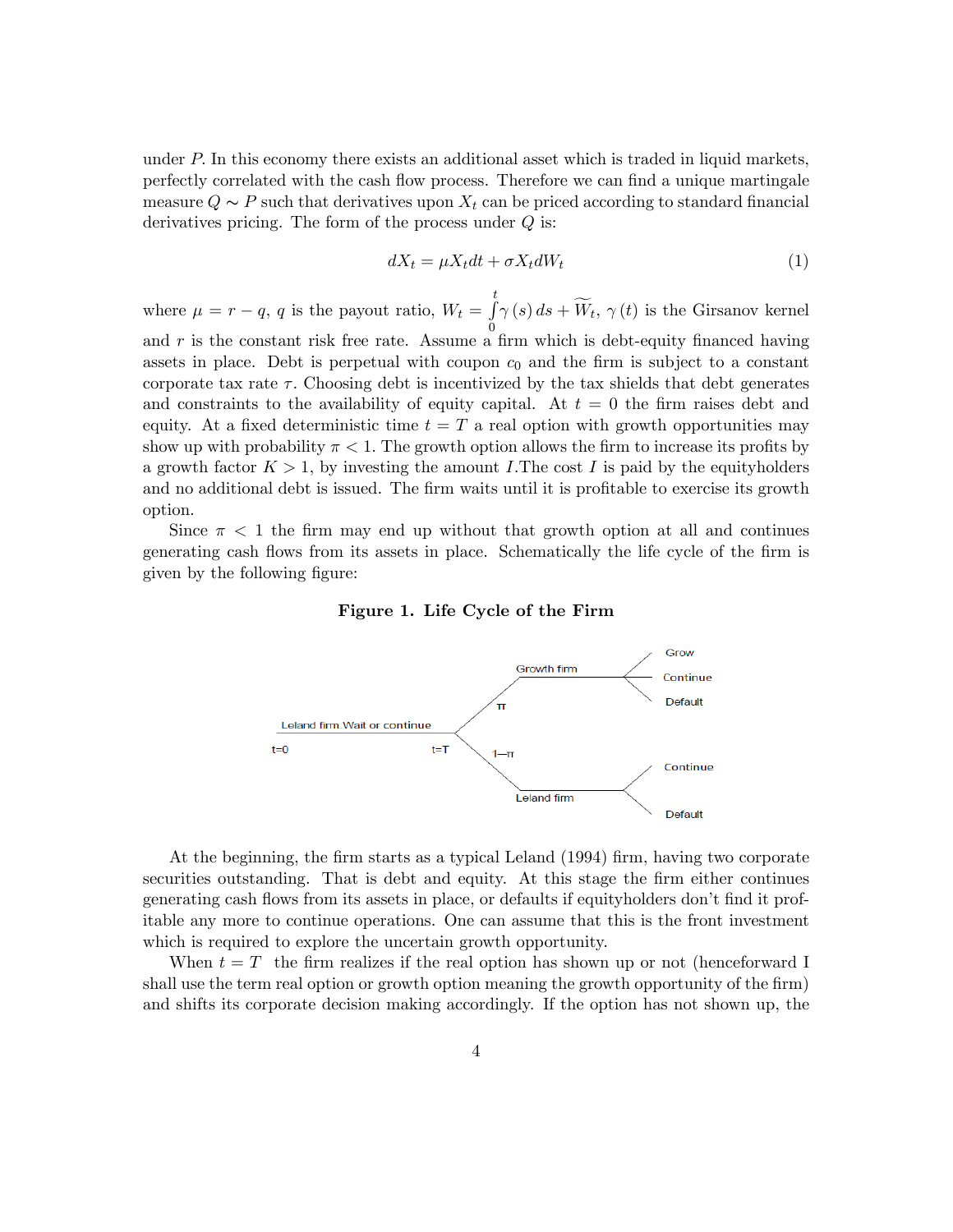firm remains a Leland firm. Again the firm can either continue or default. If the option has shown up, the firm is not a Leland firm, but a growth firm. Now, besides choosing whether to continue or default, the Örm can decide whether to expand. Once more, equityholders will adjust the default policy to take into account the growth opportunity. After the firm expands, it returns to the Leland type, by generating cash flows from assets in place.

As we see this model describes the life-cycle of a firm starting from an adolescent growth aspiring firm and culminating into either a growth story or a regular value firm. Our paper deals with the optimal financing of this firm. To solve this problem we need to find the debt and equity values at time  $t = 0$ . Contrary to traditional corporate financing models with existing growth opportunities, we must solve this problem contingent on whether the real option has shown up or not. Having found all the possible values of the corporate securities, we then find the value of the firm by adding debt and equity value. Plotting the firm value with respect to the coupon, we can find the optimal coupon policy that maximizes the firm value.

# 3 Benchmark case. Whole equity financing

Before we proceed to the debt-equity financed firm it is necessary to solve for the simpler case of a wholly equity financed firm with a fixed date  $t = T$  when the firm realizes if there is a growth option or not. We introduce the following notation table:

| Table T. Trotation |  |                                                              |  |  |  |
|--------------------|--|--------------------------------------------------------------|--|--|--|
|                    |  | $V(X) \triangleq$ Firm value.                                |  |  |  |
| $X_I$              |  | $\triangleq$ Investment threshold.                           |  |  |  |
| $\tau$             |  | $\triangleq$ Tax rate.                                       |  |  |  |
| T                  |  | $\triangleq$ Cost of exercising the option.                  |  |  |  |
| K                  |  | $\triangleq$ Growth factor of profits after option exercise. |  |  |  |
| $\pi$              |  | $\triangleq$ Probability of option showing up.               |  |  |  |

Table 1. Notation

Assuming that the firm has no variable costs and the cash flow process follows a Geometric Wiener process, the firm will never liquidate. Up to time  $t = T$  the firm has only assets in place which generate cash flows. Later on, the uncertainty regarding the existence of the real option resolves. If the option shows up, the Örm has a growth opportunity and waits up to the point where it is optimal to exercise its growth option. If the option does not show up, the assets in place keep generating the cash flows.

To value the firm we will compute the present value of cash flows up to time  $t = T$ . After  $t > T$  we will valuate the expected present value of the firm given that it is a growth firm with probability  $\pi$ . There is a delicate valuation argument for the calculation of the expected present for  $t > T$ . Remember that we are valuing at  $t = 0$  but the uncertainty regarding the existence or inexistence of the real option will be known at  $t = T$ , therefore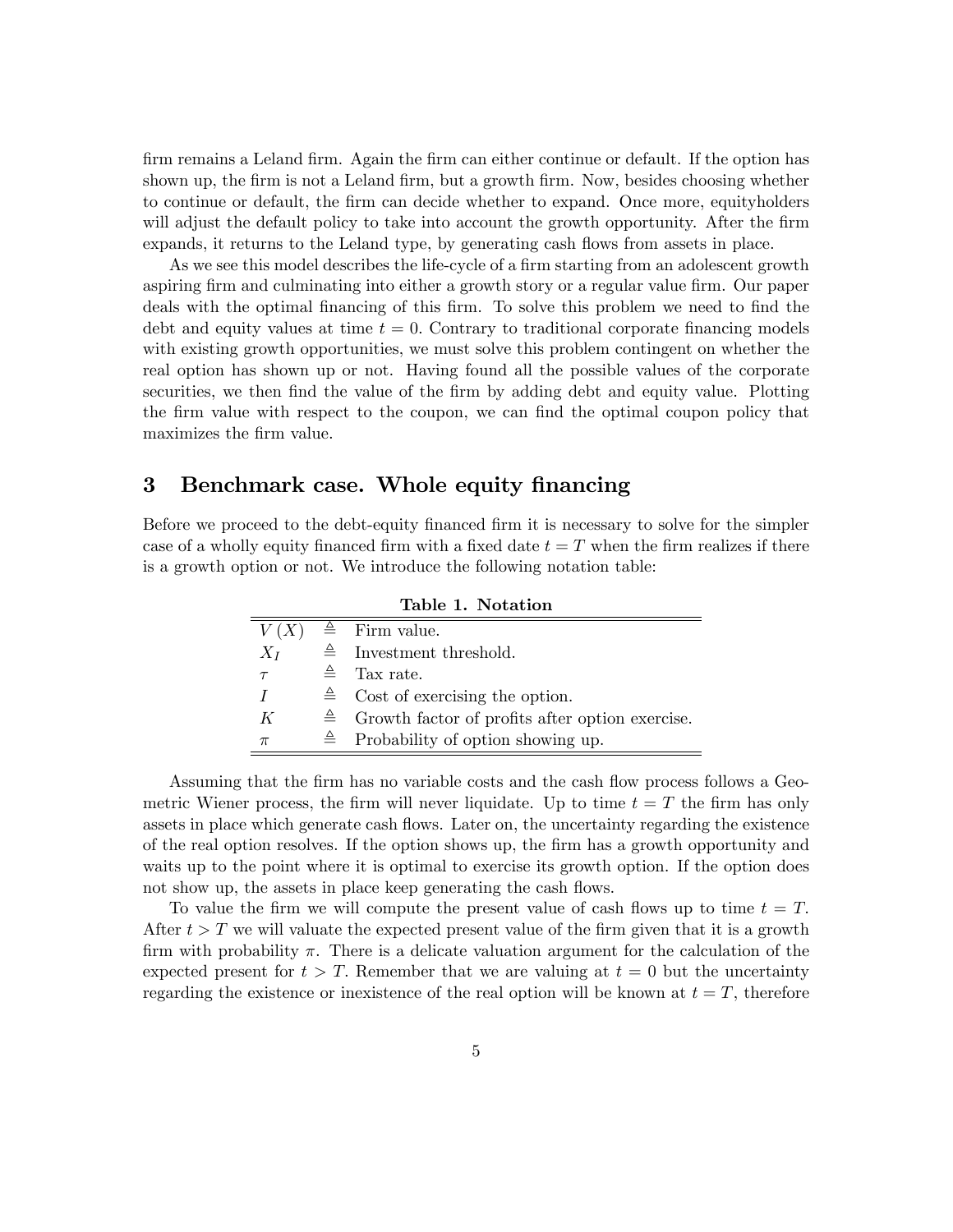we have to take both into account the value of the state process  $X_t$  at  $t = T$  which is unknown and the time value of money. Then we discount the cash flows back to time zero. Considering the above we have the following proposition:

**Proposition 1** Under all equity financing the value of the firm is:

$$
V(X) = (1 - \tau) \frac{X}{r - \mu} + \pi \frac{I e^{-T(r - \lambda)}}{b_1 - 1} \left(\frac{X}{X_I}\right)^{b_1}
$$
 (2)

with

$$
X_I = \frac{r - \mu}{1 - \tau} \frac{b_1}{b_1 - 1} \frac{I}{K - 1} \tag{3}
$$

$$
b_1 = \frac{1}{\sigma^2} \left[ -\left(\mu - \frac{\sigma^2}{2}\right) + \sqrt{\left(\mu - \frac{\sigma^2}{2}\right)^2 + 2r\sigma^2} \right] \tag{4}
$$

$$
\lambda = \mu b_1 + \frac{1}{2} b_1 (b_1 - 1) \sigma^2 \tag{5}
$$

**Proof.** Complete and detailed proof is in the appendix.  $\blacksquare$ 

The above formula summarizes all the characteristics of the firm. The formula merely states that the value of the firm is the expected present value of assets in place given by  $(1-\tau)\frac{X}{r-1}$  $\frac{1}{r - \mu}$  plus the expected benefits if there is a real option. Assets in place do not require any probability weight because regardless whether the option shows up, the firm will always generate profits from assets in place. In fact the formula is quite similar to that of a firm holding a real option with expansion capability, with the difference being the discount factor  $\pi e^{-T(r-\lambda)}$  which discounts for two facts. First the probability of having the option and second the timing of the late arrival of the growth option.

# 4 Debt and equity financing

This is the more general case since now we allow the firm to issue debt at its inception to finance potential future opportunities and current assets. The firm anticipates that there may be a real option in the future and adjusts its capital structure at inception accordingly. We will decompose the value of the firm into three parts. First, the firm is oblivious of whether a real option may show up or not and that is for  $t < T$ . This is a Leland firm with debt and equity only. Second, equityholders realize that the option has shown up and it decides whether to either continue and not exercise the option, default or expand by paying the amount of I: Third, equityholders realize that the option has not shown up and the firm continues as a regular Leland firm.

Contrary to the benchmark case, closed form solutions do not exist due to the fact that up to time T corporate securities are time dependent. Therefore the optimal default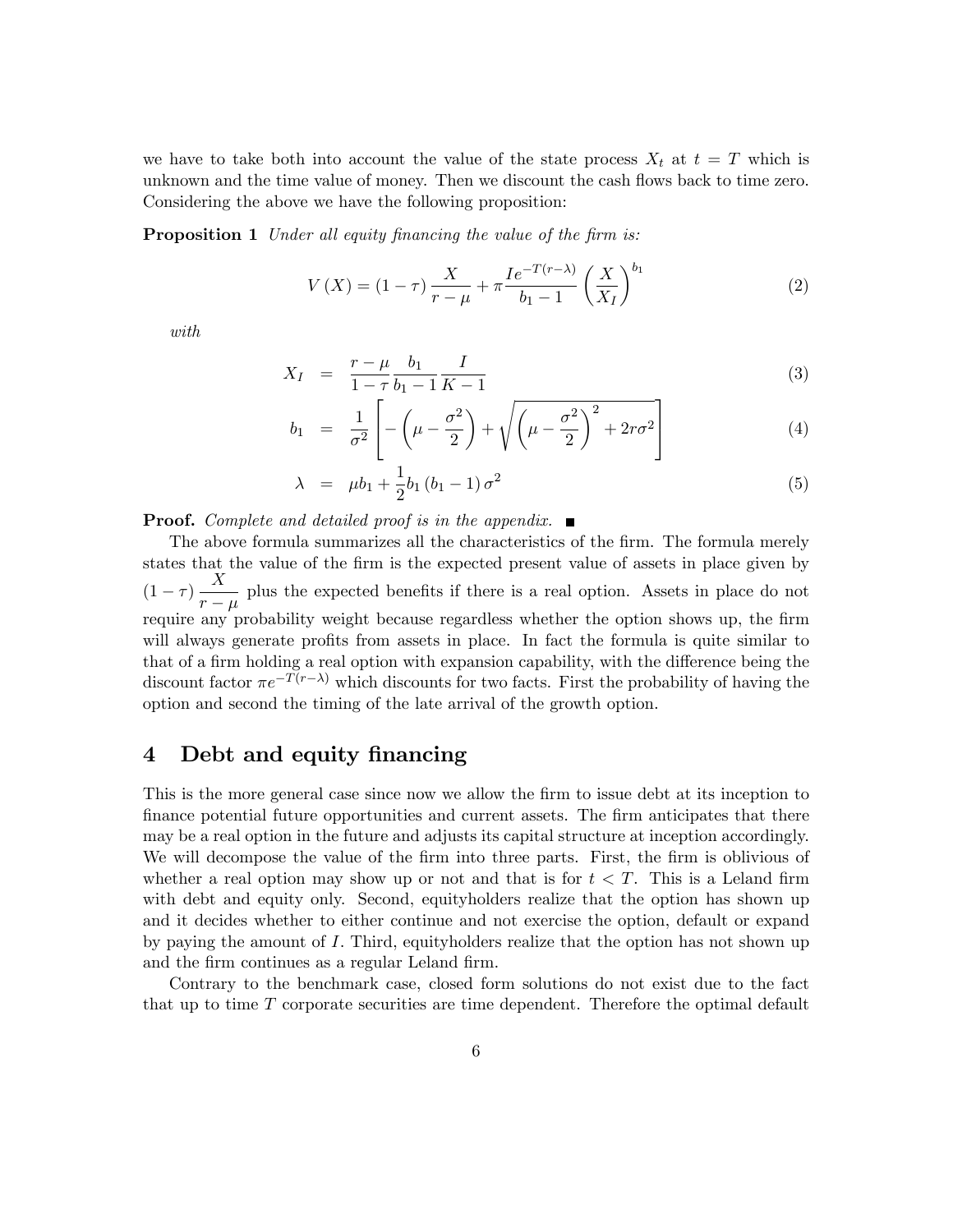policy that decides the optimal capital structure is extracted by solving a time dependent optimal stopping problem (i.e. American option). The PDE which describes the value process cannot be solved analytically. In this case we will have to resort into some sort of discrete time approximation.

# 4.1 After  $t = T$ .

After time  $t = T$  the firm has realized whether the real option has shown up or not. Given this information, the firm either remains a Leland type firm or it is a growth firm. To find the value of the firm at  $t = 0$ , we employ dynamic programming, that is we start from the end and work backwards in time. This technique will be used for both cases, i.e. whether the option has shown up or not. The following sections describe the value functions conditional on the arrival of the option.

## 4.1.1 Case 1. Debt-equity financed firm with a real option showing up at  $t = T$ .

We know that the real option has shown up at  $t = T$  and the value of the state process is  $X_T = X$ . The following notation will be used.

| $E_1(X)$ | ≜            | Equity value before growth option exercise.      |
|----------|--------------|--------------------------------------------------|
| $E_2(X)$ | ≜            | Equity value after growth option exercise.       |
| $D_1(X)$ | ≜            | Debt value before growth option exercise.        |
| $D_2(X)$ | ≜            | Debt value after growth option exercise.         |
| $X_{D2}$ | ≜            | Default threshold after growth option exercise.  |
| $X_{D1}$ | $\triangleq$ | Default threshold before growth option exercise. |
| $X_I$    | ≙            | Investment (growth) threshold.                   |
| $\tau$   | $\triangleq$ | Tax rate.                                        |
| $\alpha$ | ≜            | Bankruptcy costs.                                |
| $c_0$    | ≜            | Debt coupon.                                     |
|          | ≜            | Cost of exercising the option.                   |
| K        | ≜            | Growth factor of profits after option exercise.  |

Table 2. Notation

Since this is a "before-after investment" situation, again dynamic programming is going to be used for finding the values of debt and equity. We will first study the firm after the growth option has been exercised and having done that we will see how the expansion capability affects the firm before the exercise of the option.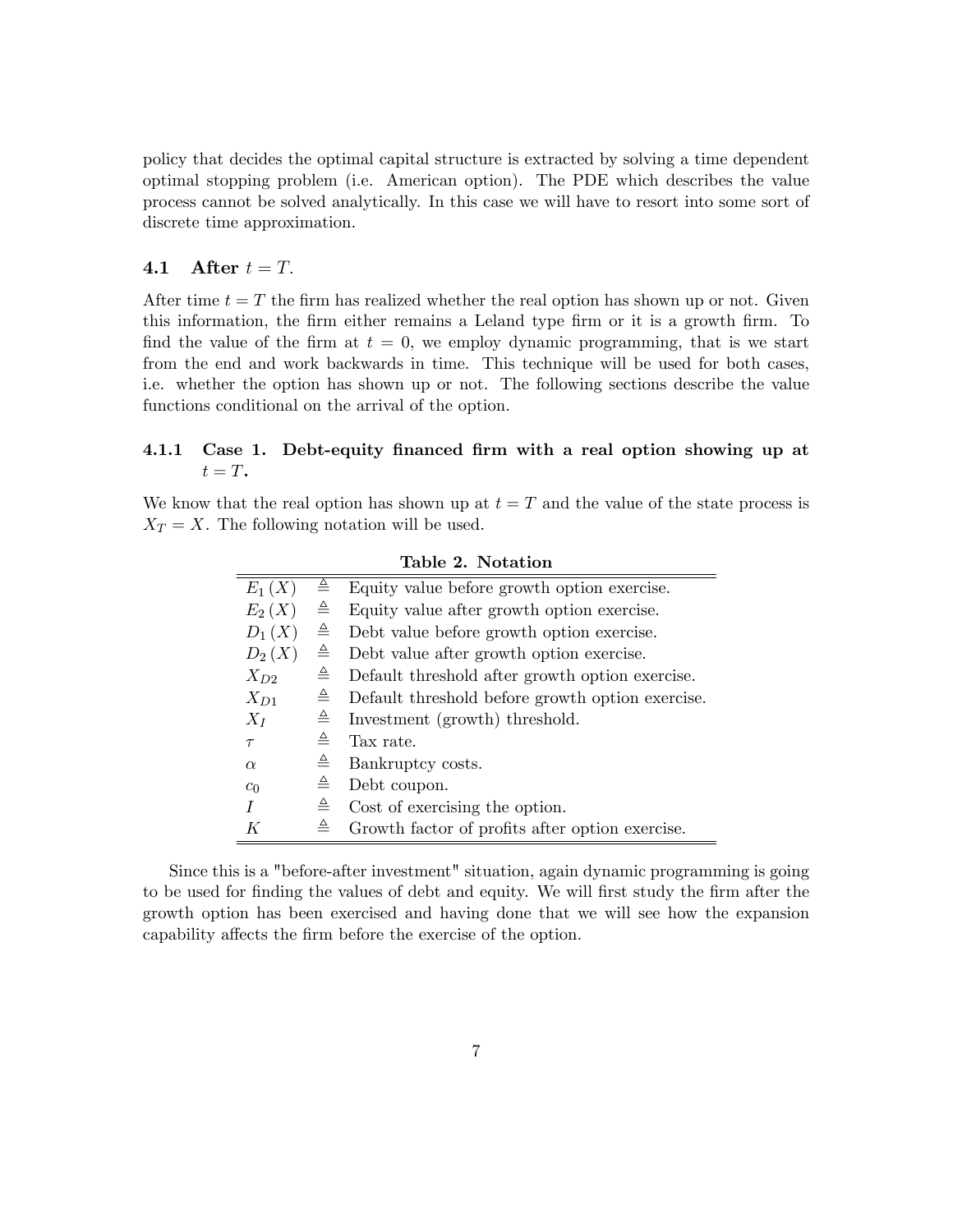#### 4.1.2 After the option is exercised

After the option is exercised there are two corporate securities outstanding, equity and debt that was raised at  $t = 0$  to finance the firm at inception. After the option is exercised only one event can occur that affects the firm. This is default. We consider the stopping time  $T_{D2} = \inf \{ t \geq T_I : X_t = X_{D2} \}$  where  $X_{D2}$  is the default threshold and  $T_I$  is the time at which the growth option was exercised. The equity and debt values  $E_2(X)$  and  $D_2(X)$ post-expansion are described by the following relationships:

$$
E_2(X) = (1 - \tau) \mathbb{E} \left[ \int_{T_I}^{T_{D2}} e^{-r(s - T_I)} \left( K X_s - c_0 \right) ds \right]
$$
 (6)

$$
D_2(X) = \mathbb{E}\left[\int_{T_I}^{T_{D2}} e^{-r(s-T_I)} c_0 ds + e^{-r(T_{D2}-T_I)} D_2(X_{D2})\right]
$$
(7)

The equity value satisfies two boundary conditions namely:

$$
E_2\left(X_{D2}\right) = 0 \tag{8}
$$

$$
E_{2x}\left(X_{D2}\right) = 0\tag{9}
$$

Value matching condition 8 states that equityholders at default get nothing, whereas the smooth pasting condition 9 merely states that the default threshold will be chosen optimally by the equityholders as to maximize the equity value. On the other hand, debt has to satisfy another boundary condition:

$$
D_2(X_{D2}) = (1 - \alpha) (1 - \tau) \frac{X_{D2}}{r - \mu}
$$
 (10)

This value matching condition merely states that at default debtholders are senior to equityholders and thus they will receive the residual firm value net of bankruptcy costs. Implicitly it is assumed that the value of the growth option after it is exercised should zero regardless of default. Note that we do not need a smooth pasting condition for the debt, since equityholders optimize the default threshold in order to maximize equity value.

**Proposition 2** Debt and equity values after the real option has been exercised are given by:

$$
E_2(X) = K(1-\tau)\frac{X}{r-\mu} - (1-\tau)\frac{c_0}{r} - \frac{1-\tau}{b_2-1}\frac{c_0}{r}\left(\frac{X}{X_{D2}}\right)^{b_2}
$$
(11)

$$
D_2(X) = \frac{c_0}{r} - \left(\frac{c_0}{r} - D_1(X_{D2})\right) \left(\frac{X}{X_{D2}}\right)^{b_2}
$$
\n(12)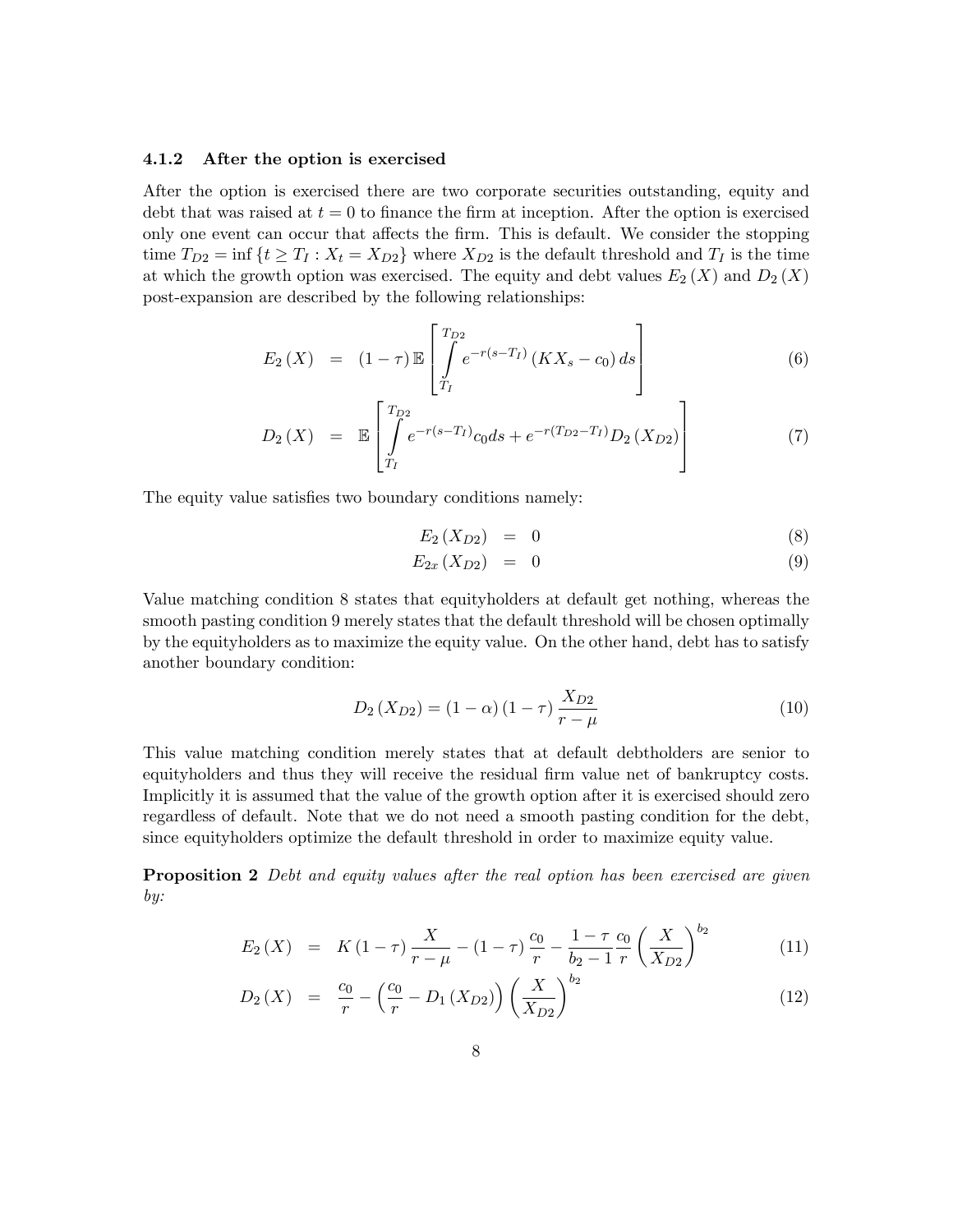with

$$
X_{D2} = \frac{r - \mu}{rK} \frac{b_2}{b_2 - 1} c_0 \tag{13}
$$

$$
D_2(X_{D2}) = (1 - \alpha) (1 - \tau) \frac{K X_{D2}}{r - \mu}
$$
\n(14)

$$
b_2 = -\frac{1}{\sigma^2} \left[ \left( \mu - \frac{\sigma^2}{2} \right) + \sqrt{\left( \mu - \frac{\sigma^2}{2} \right)^2 + 2r\sigma^2} \right]
$$
 (15)

**Proof.** Complete and detailed proof is in the appendix.  $\blacksquare$ 

#### 4.1.3 Before the option is exercised.

Before the option is exercised the firm still has two corporate securities outstanding namely equity  $E_1(X)$  and debt  $D_1(X)$  with coupon  $c_0$ . Two events can occur to this firm, first default and second option exercise that boosts profits by a factor  $K$  at a cost  $I$ . Consider the stopping times  $T_I = \inf \{ t \geq T : X_t = X_I \}$  and  $T_{D1} = \inf \{ t \geq T : X_t = X_{D1} \}$  where  $X_I, X_{D1}$  are the optimal investment and default thresholds respectively. Debt and equity values are given by:

$$
E_1(X) = (1 - \tau) \mathbb{E} \left[ \int_{T}^{T_{D1} \wedge T_I} e^{-r(s - T)} (X_s - c_0) ds + e^{-r(T_I - T)} (E_2(X_I) - I) 1_{(T_{D1} > T_I)} \right]
$$
\n
$$
E_1(X) = \left[ \int_{T}^{T_{D1} \wedge T_I} e^{-r(s - T)} (X_s - c_0) ds + e^{-r(T_I - T)} 1_{(T_{D1} > T_I)} \right]
$$
\n
$$
E_2(X) = \int_{T}^{T_{D1} \wedge T_I} e^{-r(s - T)} (X_s - c_0) ds + e^{-r(T_I - T)} 1_{(T_{D1} > T_I)} \tag{16}
$$

$$
D_1(X) = \mathbb{E}\left[\int_{T}^{T_{D1}\wedge T_I} e^{-r(s-T)}c_0ds + e^{-r(T_{D0}-T)}D_1(X_{D1})\mathbb{1}_{(T_{D1}\leq T_I)} + e^{-r(T_I-T)}D_2(X_I)\mathbb{1}_{(T_{D1}>T_I)}\right]
$$
\n(17)

Both equity and debt values will satisfy a number of boundary conditions. Equity satisfies:

$$
E_1(X_{D1}) = 0 \t\t(18)
$$

$$
E_{1x}\left(X_{D1}\right) = 0\tag{19}
$$

$$
E_1(X_I) = E_2(X_I) - I \tag{20}
$$

$$
E_{1x}\left(X_{I}\right) = E_{2}\left(X_{I}\right) \tag{21}
$$

Conditions  $18 - 21$  state that before the exercise of the option, equityholders optimize the default decision as to maximize equity value. At the same time if the firm defaults, equityholders receive nothing due to limited liability. Since equityholders cover the cost of the investment outlay  $I$ , what they get after they exercise the option, is the equity value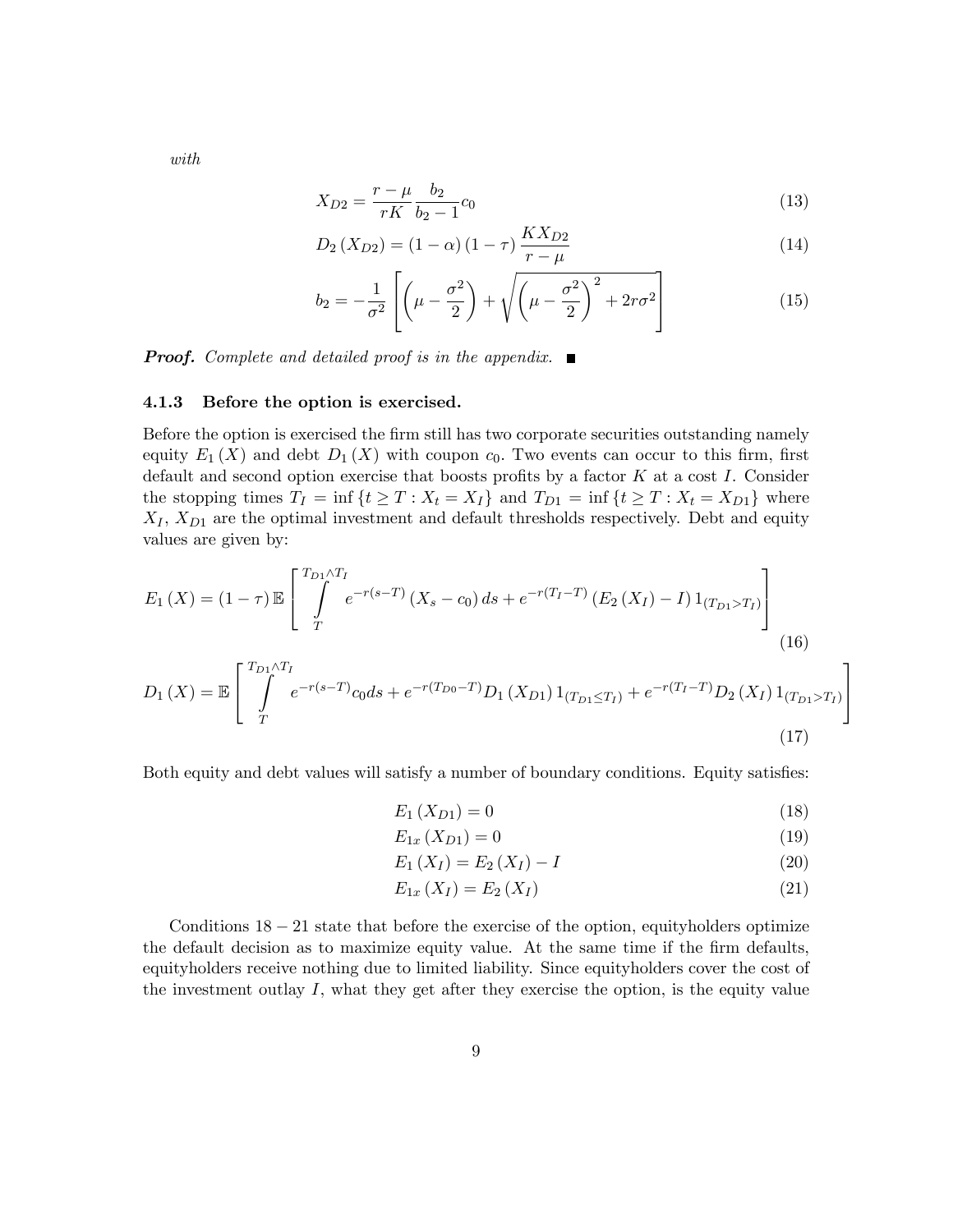of the Örm with boosted capacity minus the cost that they paid for the investment. The investment timing is done optimally in a way to maximize shareholder value.

Debtholders on the other hand, face two possible events. First, the firm may default thus due to seniority they receive the scrap value of the firm. Second, the firm boosts capacity and there is a jump of debt value at no extra cost for them. These two possibilities are described by the two following conditions:

$$
D_1(X_{D1}) = (1 - \alpha)(1 - \tau)\frac{X_{D1}}{r - \mu} \tag{22}
$$

$$
D_1(X_I) = D_2(X_I) \t\t(23)
$$

Note that there are no optimally conditions whatsoever for debt since decisions are taken from equityholders only. We now state proposition 2.

**Proposition 3** Under debt and equity financing the manager before the real option is exercised maximizes equity value. Equity value itself is a linear combination of assets in place and default and growth possibilities. Debt is a linear combination of a risk free perpetual debt plus expected gains given expansion plus expected value if default occurs. **Proof.** Complete and detailed proof is in the appendix.  $\blacksquare$ 

Unfortunately closed form solutions do not exist and the proposition states obvious results from the corporate finance literature. Corporate securities are discounted present values of cash flows. Cash flows are distinguished between those that are generated by assets in place and those that are contingent on various trigger events. Therefore in total the value of corporate securities is the sum of profits generated by assets in place plus gains contingent on the realization of an event, weighted by the respective Arrow-Debreu security that pays a unit of money if that event is realized.

#### 4.1.4 Case 2. Debt-equity financed firm without a real option.

At  $t = T$  the value of the cash flow process is  $X_T = X$  and the following notation will be used:

| Table 3. Notation |              |                    |  |  |  |
|-------------------|--------------|--------------------|--|--|--|
| $E_l(X)$          |              | Equity value.      |  |  |  |
| $D_l(X)$          | $\triangleq$ | Debt value.        |  |  |  |
| $X_{Dl}$          | ≜            | Default threshold. |  |  |  |
| $\tau$            | ≙            | Tax rate.          |  |  |  |
| $\alpha$          | 스            | Bankruptcy costs.  |  |  |  |
| $c_0$             |              | Debt coupon.       |  |  |  |

This case is the typical Leland (1994) firm, a firm holding two corporate securities namely debt and equity. Since the firm holds no growth options, the only event that can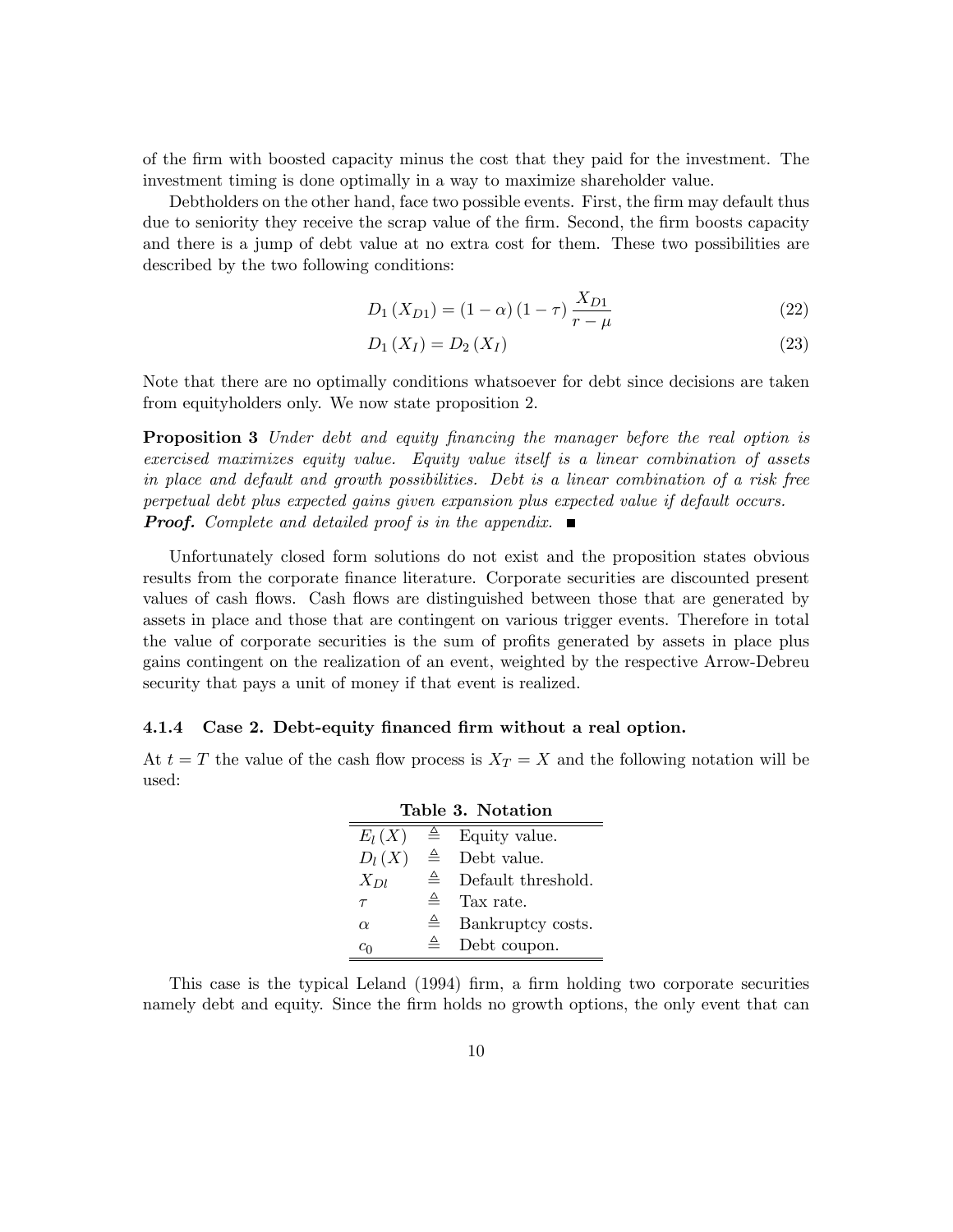affect the value of the firm is default. Equityholders will again optimize the default decision as to maximize equity value, while debtholders facing no seniority constraints will receive at default the unlevered asset value reduced by bankruptcy costs. Equity value  $E_l(X)$ will be equal to  $E_2(X)$  with the adjustment of  $K = 1$ :

$$
E_l(X) = (1 - \tau) \frac{X}{r - \mu} - (1 - \tau) \frac{c_0}{r} - \frac{1 - \tau}{b_2 - 1} \frac{c_0}{r} \left(\frac{X}{X_{Dl}}\right)^{b_2}
$$
(24)

while debt is given by the formula:

$$
D_l(X) = \frac{c_0}{r} - \left(\frac{c_0}{r} - (1 - \alpha)(1 - \tau)\frac{X_{Dl}}{r - \mu}\right) \left(\frac{X}{X_{Dl}}\right)^{b_2}
$$
(25)

$$
X_{Dl} = \frac{r - \mu}{r} \frac{b_2}{b_2 - 1} c_0 \tag{26}
$$

## 4.2 Before  $t = T$

Before we proceed, we introduce the final notation table.

| Table 4. Notation |  |                                                     |  |  |  |
|-------------------|--|-----------------------------------------------------|--|--|--|
| $V_t(X)$          |  | $\triangleq$ Firm value at time $t \leq T$ .        |  |  |  |
| $E_t(X)$          |  | $\triangleq$ Equity value at time $t \leq T$ .      |  |  |  |
|                   |  | $D_t(X) \triangleq$ Debt value at time $t \leq T$ . |  |  |  |

Before the firm realizes the existence or the absence of the growth option, cash flows are generated only from assets in place. Default is the only event that can disrupt the operations of the firm. Corporate securities in this interval  $[0, T)$  are time dependent and no closed form solutions are available. Therefore we need to employ a numerical algorithm to value debt and equity. Following Broadie and Kaya (2007), we set up a binomial tree model for the interval  $(0,T)$ . In order to do that we first discretize the state process, using the Cox-Ross-Rubinstein method, which consists of matching the mean and the variance of the Geometric Wiener process, with that of a binomial process. Given the process in  $(1)$  and a time interval dt, the discretized binomial process is:

$$
X_{t+dt} = \begin{cases} X_{t+dt}^u = X_t e^{\sigma \sqrt{dt}} & p = \frac{e^{\mu dt} - e^{-\sigma \sqrt{dt}}}{e^{\sigma \sqrt{dt}} - e^{-\sigma \sqrt{dt}}} \\ X_{t+dt}^d = X_t e^{-\sigma \sqrt{dt}} & 1 - p = \frac{e^{\sigma \sqrt{dt}} - e^{\mu dt}}{e^{\sigma \sqrt{dt}} - e^{-\sigma \sqrt{dt}}} \end{cases}
$$

Having now the discretized process, we work backwards in time for all corporate securities. First we condition on what happens at  $t = T$ . At this point in time the firm knows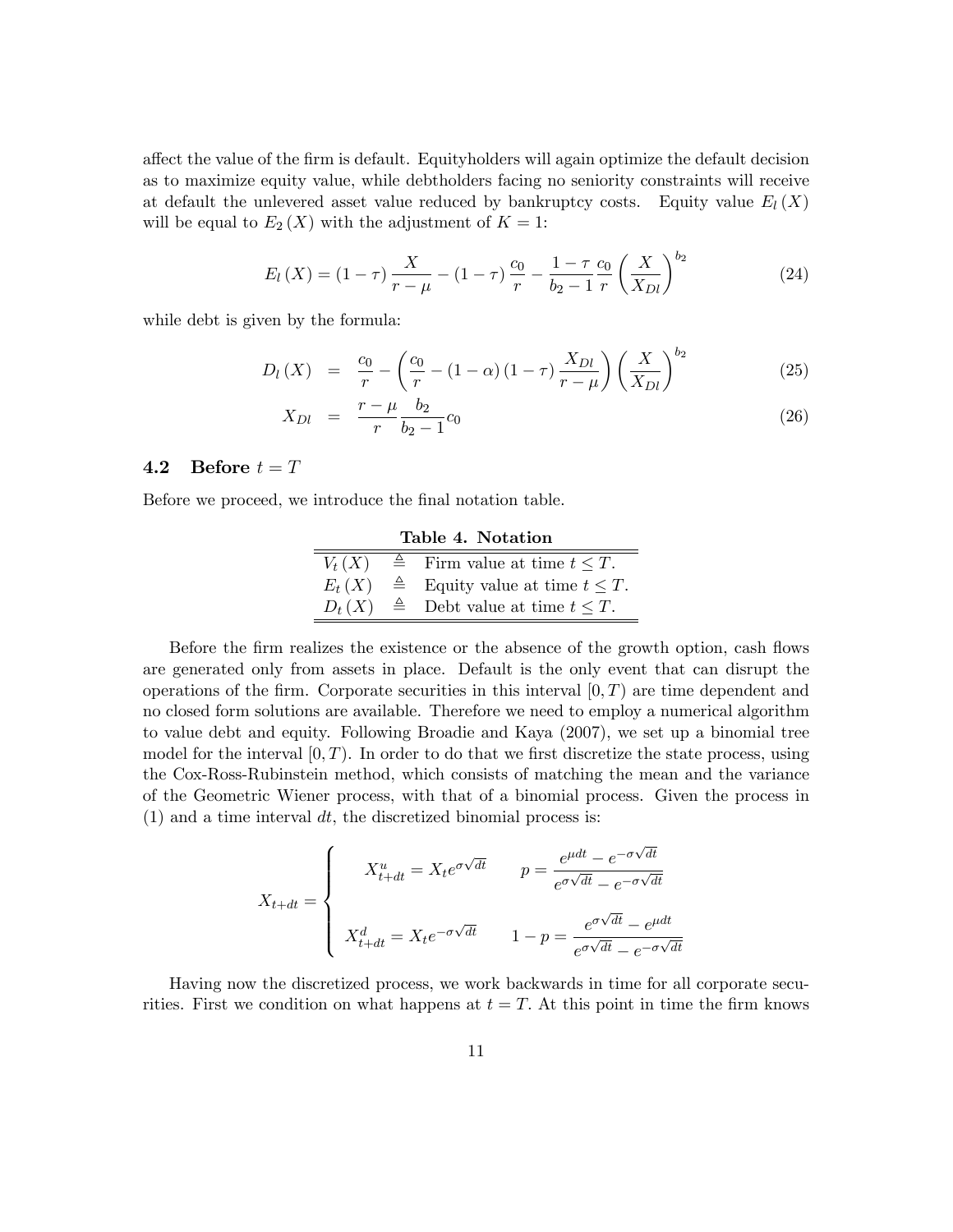whether the growth option exists or not. But at  $t = 0$  the firm has an expectation about the existence of the option. From the perspective of  $t = 0$ , the value of corporate securities at  $t = T$  is the following:

$$
E_T(X_T) = (1 - \pi) E_l(X_T) 1_{(X_T > X_{D_l})} + \pi E_1(X_T) 1_{(X_T > X_{D_l})} 1_{(X_T < X_I)}
$$
  
+  $\pi (E_2 (X_T) - I) 1_{(X_T > X_{D_l})} 1_{(X_T \ge X_I)}$  (27)  

$$
D_T(X_T) = (1 - \pi) \left( D_l(X_T) 1_{(X_T > X_{D_l})} + (1 - \alpha) (1 - \tau) \frac{X_{D_l}}{r - \mu} 1_{(X_T \le X_{D_l})} \right)
$$
  
+  $\pi \left( D_1(X_T) 1_{(X_T > X_{D_l})} + (1 - \alpha) (1 - \tau) \frac{X_{D_l}}{r - \mu} 1_{(X_T \le X_{D_l})} \right) 1_{(X_T < X_I)}$   
+  $\pi \left( D_2(X_T) 1_{(X_T > X_{D2})} + (1 - \alpha) (1 - \tau) \frac{K X_{D2}}{r - \mu} 1_{(X_T \le X_{D2})} \right) 1_{(X_T \ge X)} (29)$ 

The indicator functions take into account the various events that can happen in the binomial tree. First if the growth option does not show up and according to the value of the state process on the binomial tree, the firm may or may not default. This is controlled by the indicator function  $1_{(X_T > X_{Dl})}$ . If there is default, equity holders get nothing and debtholders get the scrap value. If the real option shows up there are three possibilities. First, the firm defaults immediately if the value of the state process is too low. This is controlled by the indicator function  $1_{(X_T > X_{D1})}$ . Second, the state process is high enough for the firm not to default, but too low for the firm to expand. The product  $1_{(X_T > X_{D1})} 1_{(X_T < X_I)}$ , controls for that event. Third, the state process could be so high, that the firm expands immediately, while debtholders experience an increase in debt value. We control for this event with the indicator function  $1_{(X_T \ge X_I)}$ .

Working backwards in time requires a default check at each node. At  $t = T - dt$  we check have the following conditions:

If 
$$
e^{-rdt} \left( pE_T (X_T^u) + (1 - p) E_T (X_T^d) \right) + (1 - \tau) (X_{T-dt} - c_0) dt > 0
$$
:  
\n
$$
E_{T-dt} (X_{T-dt}) = e^{-rdt} \left( pE_T (X_T^u) + (1 - p) E_T (X_T^d) \right) + (1 - \tau) (X_{T-dt} - c_0) dt
$$
\n
$$
D_{T-dt} (X_{T-dt}) = e^{-rdt} \left( pD_T (X_T^u) + (1 - p) D_T (X_T^d) \right) + c_0 dt
$$
\n
$$
V_{T-dt} (X_{T-dt}) = E_{T-dt} (X_{T-dt}) + D_{T-dt} (X_{T-dt})
$$
\nElse\n
$$
E_{T-dt} (X_{T-dt}) = 0
$$
\n
$$
D_{T-dt} (X_{T-dt}) = (1 - \alpha) (1 - \tau) \frac{X_{T-dt}}{r - \mu}
$$
\n
$$
V_{T-dt} (X_{T-dt}) = E_{T-dt} (X_{T-dt}) + D_{T-dt} (X_{T-dt})
$$
\n(30)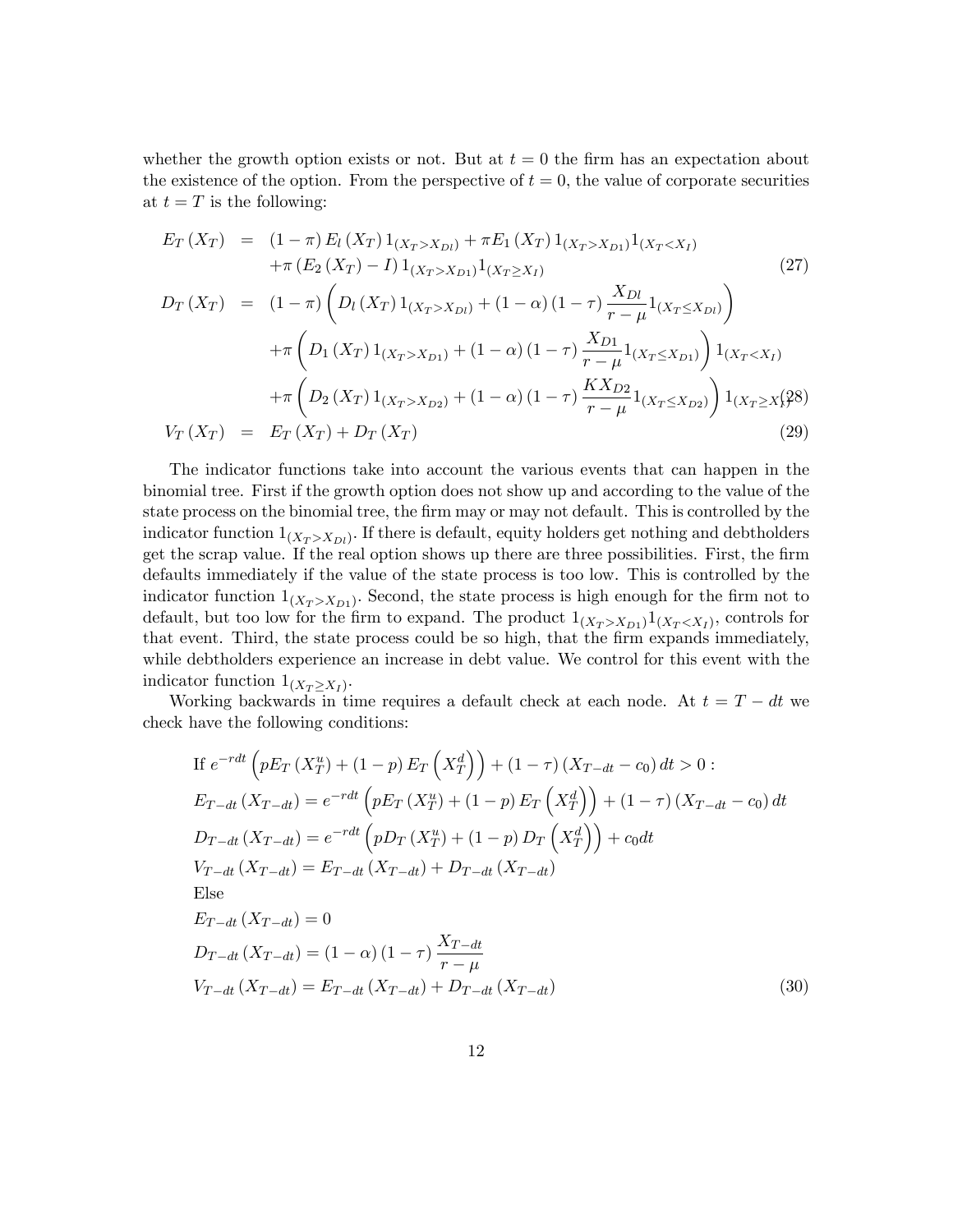Repeating this process until  $t = 0$ , we extract the values of all corporate securities. In order to find the optimal debt policy for the firm, we plot the value of the firm with respect to the coupon rate. The optimal coupon rate is the one that maximizes firm value.

# 5 Model Analysis

## 5.1 Whole equity financing

In this section we perform comparative statics for the whole equity financed firm. In the following panel we compare three cases. A firm without growth opportunities i.e.  $\pi = 0$ , a firm with uncertain growth with probability  $\pi = 0.5$  and a firm with certain growth or  $\pi = 1$ . The parameters are,  $X = 0.2, T = 4, \mu = 2\%, \tau = 30\%$  and  $r = 7\%$ .



Panel 1. Comparative Statics for Whole Equity Financing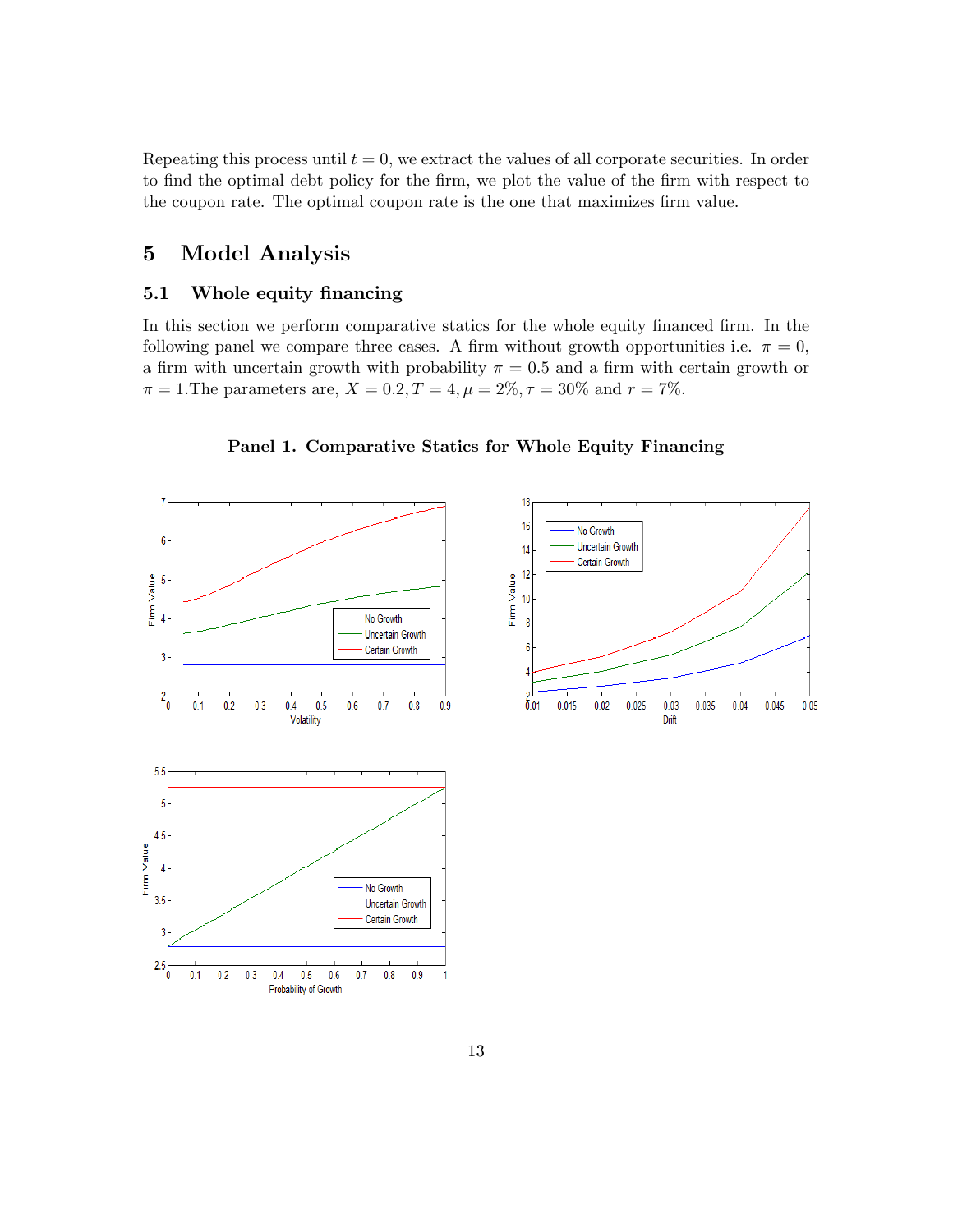We generally observe that the value of the firm increases with the drift and the volatility of the state process. It makes intuitive sense since higher drift implies higher expected profits since  $E[X_t|X_0=x] = x \exp(\mu t)$  which is an increasing function of  $\mu$ . Likewise the higher the volatility, the higher the probability of higher profits. Moreover, the call option nature of the option to expand increases in value with volatility. The probability  $\pi$  of having a growth option, increases linearly the value of the firm with uncertain growth.

Even though the case of a whole equity financed firm does not convey very interesting insights, it is the baseline case and shows that potential growth opportunities affect the value of the Örm in a linearly functional form. Moreover, the value of the growth threshold will be used in the numerical algorithm for the more complicated case of a debt-equity financed firm.

## 5.2 Debt-equity financing

In this section we will show the comparative statics of firm value, equity value, debt value and the credit spread for three firms. The first firm is a firm without a growth option which we call a Leland firm from Leland's  $(1994)$  paper. The second firm is a firm with a growth option which we call S&W Örm from the Sundaresan and Wang (2006) paper. The third firm is the firm with uncertain growth. We will use a base specification with  $X_0 = 12, \pi = 10\%, \sigma = 20\%, \mu = 0\%, \alpha = 30\%, \tau = 30\%, I = 100, K = 2 \text{ and } r = 5\%.$  The real option arrives within one year, that is  $T = 1$ .

In order to perform the binomial approximation to the value of debt and equity prior to  $t = T$ , we discretize with fifteen steps so that we have in total  $2^{15}$  paths of the binomial tree which are enough for the purposes of this paper. More paths did not alter too much the results and they added more computational time.

To implement the numerical algorithm for the Örm with uncertain growth and the S&W firm, we will need to solve for the values of the default and investment threshold  $X_{D1}$  and  $X_I$ . We use an iterative procedure. We first assume a very low coupon rate  $\varepsilon$ , an almost debt-free firm. Then the investment threshold should be very close to  $X_I$  =  $rac{r-\mu}{\sigma}$  $\frac{1-\tau}{1}$  $b_1$  $b_1 - 1$ I  $\frac{I}{K-1}$ , which is the investment threshold for a whole equity financed firm. Using these starting values, we solve using a higher coupon rate  $\varepsilon' > \varepsilon$  for the default and investment threshold. We iterate for all coupons  $\varepsilon$  and we extract the functions  $X_{D_1}(\varepsilon)$ and  $X_I(\varepsilon)$ .

Once the default and investment thresholds have been calculated, the values of debt and equity are extracted. These are post exercise values. The algorithm then, evaluates at the binomial grid at  $t = T$  the values of debt, equity and firm value by augmenting them with the probability  $\pi$  of having a growth option. The algorithm also checks whether the state process  $X_t$  is at levels where there can be default, expansion or continuation given the expected values for debt, equity and firm augmented again by the probability  $\pi$ . Once the algorithm has identified the expected values at the end of the grid, it then discounts all these values back to  $t = 0$ . These are the expected present values that we present in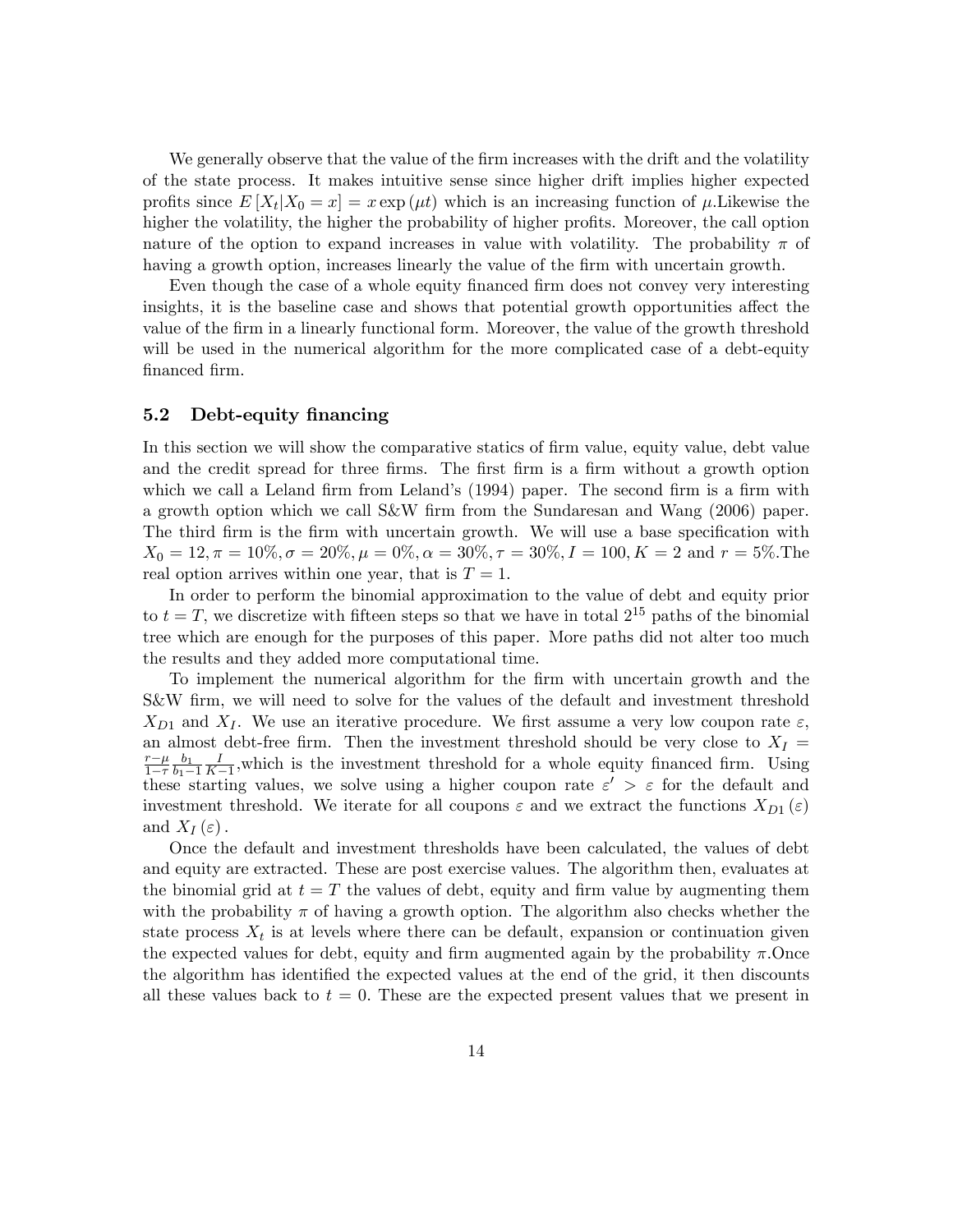panel 2.



Panel 2. Comparative Statics for Debt-Equity Financing with Relatively Low Growth  $(K = 2)$ 

We observe that the uncertain growth firm lies in between the Leland firm without growth options and the S&W Örm with a certain growth option. It makes intuitive sense since certain growth is more valuable than uncertain growth. Likewise the values of debt and equity follow the same pattern. It is interesting to observe that the firm value for the firm with uncertain growth has a concavity near the optimal coupon rate which in general is lower that those for the Leland and the S&W Örm. Authors such as Smith and Watts (1992), Barclay, Smith and Watts (1995) find a negative relation between market leverage and the market-to-book ratio which is a proxy for growth options. In general the firm with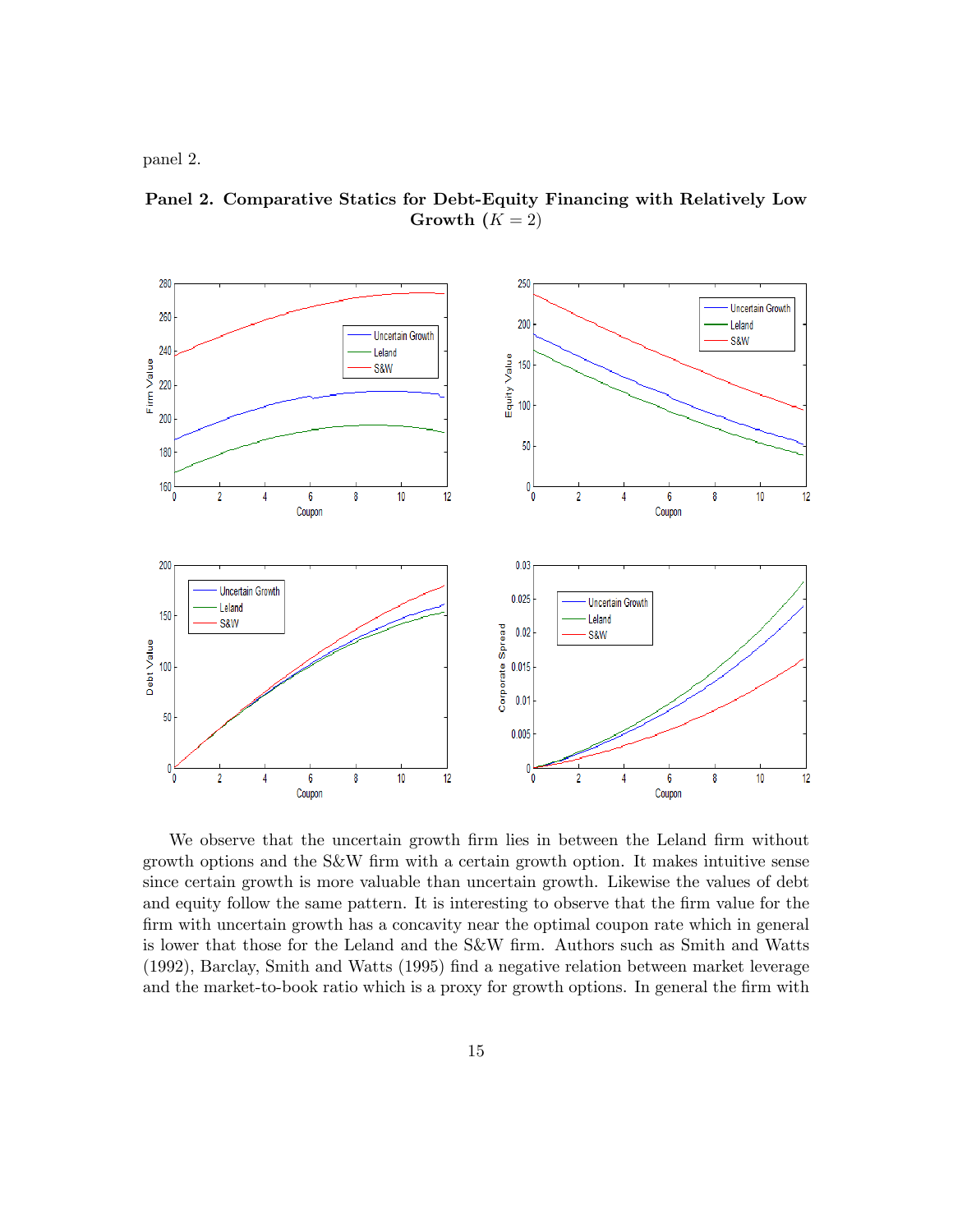uncertain growth is a combination of the two firms (Leland and  $S\&W$ ) as in the case of a whole equity financed firm.

We also wanted ti experiment with some other parameter specification. We increased the growth factor from  $K = 2$  to  $K = 9$  and the initial value of the state process  $X_0$  in order to have meaningful figures. The results are shown in panel 3.

Panel 3. Comparative Statics for Debt-Equity Financing with High Growth  $(K = 9)$ 



For this specification the parameters are  $X_0 = 1.5, \pi = 10\%, \sigma = 20\%, \mu = 0\%, a = 10\%$  $30\%, \tau = 30\%, I = 100$  and  $r = 5\%.$  This high growth scenario shows a rather remarkable result. Notice the value of the debt with uncertain growth vis-a-vis the coupon rate. The schedule is non-convex unlike all traditional models of capital structure. Moreover there seem to be multiple optima in the schedule, indicating that there are multiple optimum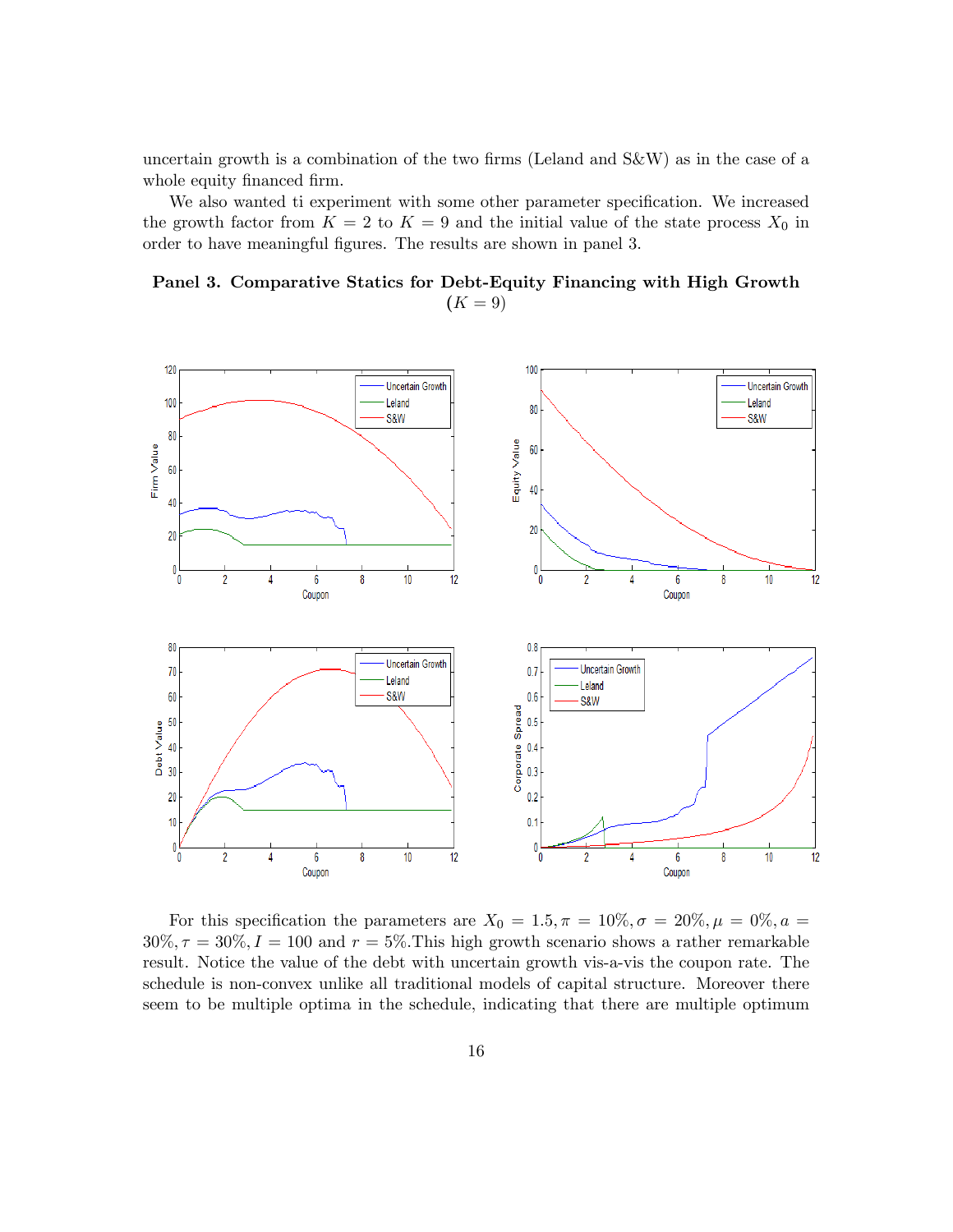capital structures. This result is in contrast to Leland (1994) who Önds a unique optimal capital structure and also to the literature where a single optimum is derived.

Under this model the firm can form financing habits where the manager chooses low or high leverage based on idiosyncratic factors: If we can derive a testable hypothesis that would be that firms with high grow potential and debt financing should have a larger variance of their debt ratios compared to firms financed with debt and have lower growth potential. As in the baseline case, the value of the firm is in between a firm with certain growth  $(S\&W \text{ firm})$  and a firm without growth (Leland firm). Yet the debt of the firm with uncertain growth is far riskier with very high credit spreads when the coupon rate increases.

There are two economic forces that drive the result. On the one hand the probability of large growth provides an incentive for the Örm to issue debt. On the other hand the additional leverage increases the risk of default. Nevertheless the two effects are so finely tuned that the trade-off between default and growth leads to multiple optima and financing habits. And this is the surprising result of this paper.

# 6 Conclusion

In this paper we studied the financing of firms with high growth uncertainty. We modelled growth uncertainty with a simple probability distribution for the arrival of the growth option at a deterministic time and we derived the values for a whole equity and a debtequity financed firm. We found that a whole equity financed firm is a linear combination of a firm without growth options and of a firm with growth options. We found that for specific parameters the Örm that chooses to Önance itself with debt and equity could Önd multiple optimal capital structures and form financing habits. The economic forces are finely tuned to provide ambivalent incentives that trade-off default and high potential growth.

This result is in line with Miller's assumption of neutral mutations in capital structure theory. Moreover we found that the credit spreads of firms with growth uncertainty but high potential are significantly larger that those of firms with existing growth options. As a testable hypothesis, we predict that are firms partly financed with debt with uncertain but high potential growth, should have a larger variation of their debt ratios compared to firms with lower growth potential even if growth is uncertain.

For future research examining the conflicts between existing debtholders and new debtholders if the exercise of the growth option is partly financed with debt are of interest. In this case it will be interesting to study the conflicts between existing and new debtholders and the debt overhang problem for firms with high growth uncertainty. From a technical point of view, it would be interesting to solve for the more general case of a stochastic arrival of the growth option or the arrival of multiple options.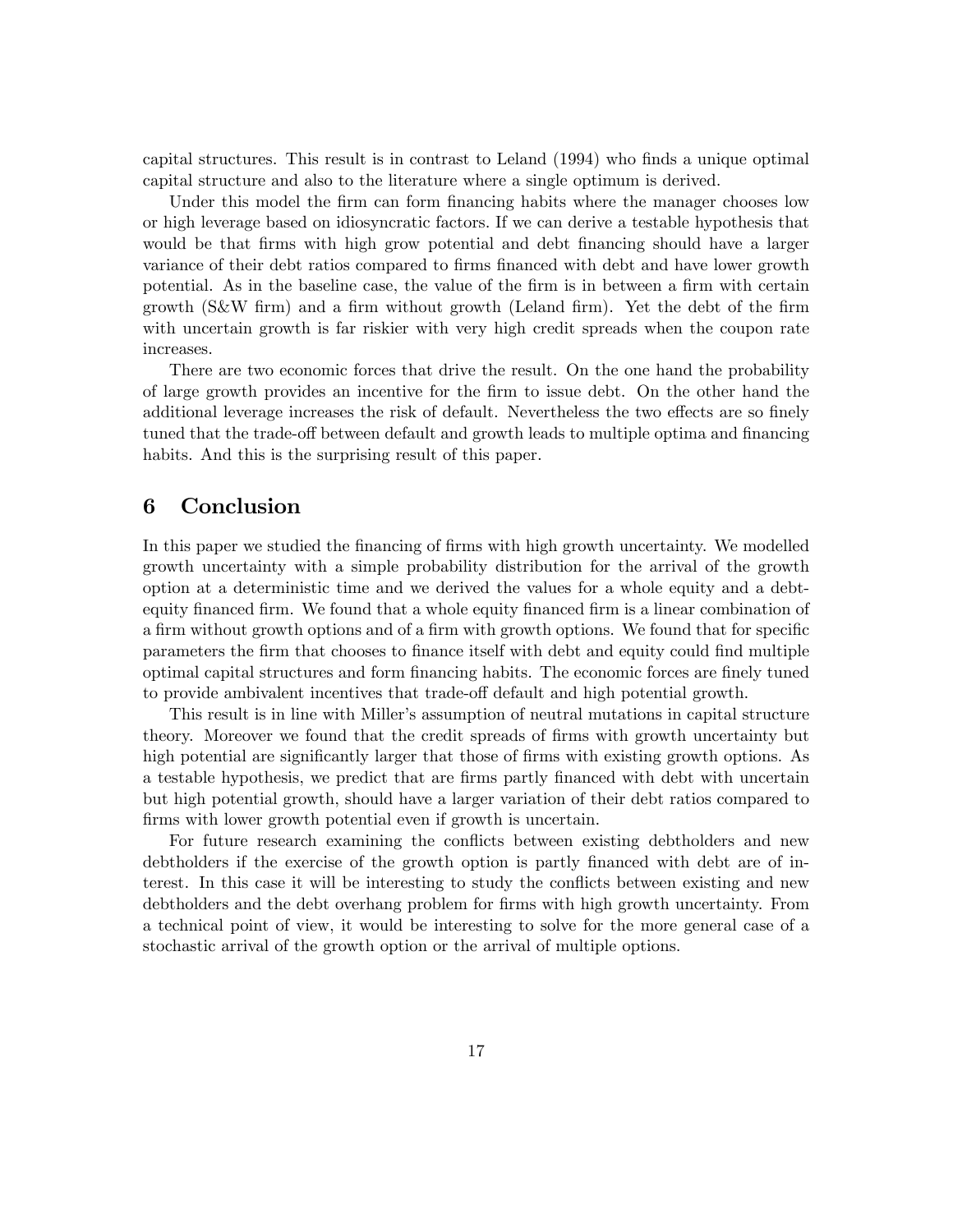# 7 Appendix. Proofs and solutions

## 7.1 Proof of proposition 1

The proof breaks in four parts. First we calculate the value of the firm before the uncertainty regarding the existence of the growth option resolves. Second, we calculate the value of the Örm if the real option does not show up. Third, we calculate the value of the Örm if the real option shows up. In the fourth step we combine the following values to extract the value of the firm at  $t = 0$ .

Up to  $t = T$ 

In this case the firm has only assets in place and its value is given by discounting cash flows up to  $t = T$ .

$$
(1 - \tau) \int_{0}^{T} \mathbb{E} \left[ e^{-rs} X_s | X_0 = X \right] ds = (1 - \tau) \left( 1 - e^{-T(r - \mu)} \right) \frac{X}{r - \mu}
$$
 (31)

#### After  $t = T$  without the real option

After time  $t = T$  and since the firm knows that a real option does not exist, its value comprises of only assets in place and it is given by:

$$
(1 - \tau) \int_{T}^{\infty} \mathbb{E}\left[e^{-r(s-T)}X_s|X_T\right]ds = (1 - \tau)\frac{X_T}{r - \mu}
$$
\n(32)

#### After  $t = T$  with the real option

Now the case becomes more complicated since there is optionality pertaining to the expansion option. Simple integrals as those above cannot longer describe the value of the Örm and we need PDEs. This is a very known problem in the real option literature. In fact it is a simplification of the seminal McDonald and Siegel (1986) paper where the exercise cost is non-stochastic. The value of the firm  $\overline{V}$ , is conditioned on  $\mathcal{F}_T$  and we denote  $X_T = X$ . Firm value satisfies the following ODE:

$$
\frac{1}{2}\sigma^2 X^2 \overline{V}_{xx} + \mu X \overline{V}_x + (1 - \tau) X = r \overline{V}
$$
\n(33)

and two boundary conditions. A value matching condition for the payoff at exercise and a smooth pasting one, stating the optimality of the investment threshold as to maximize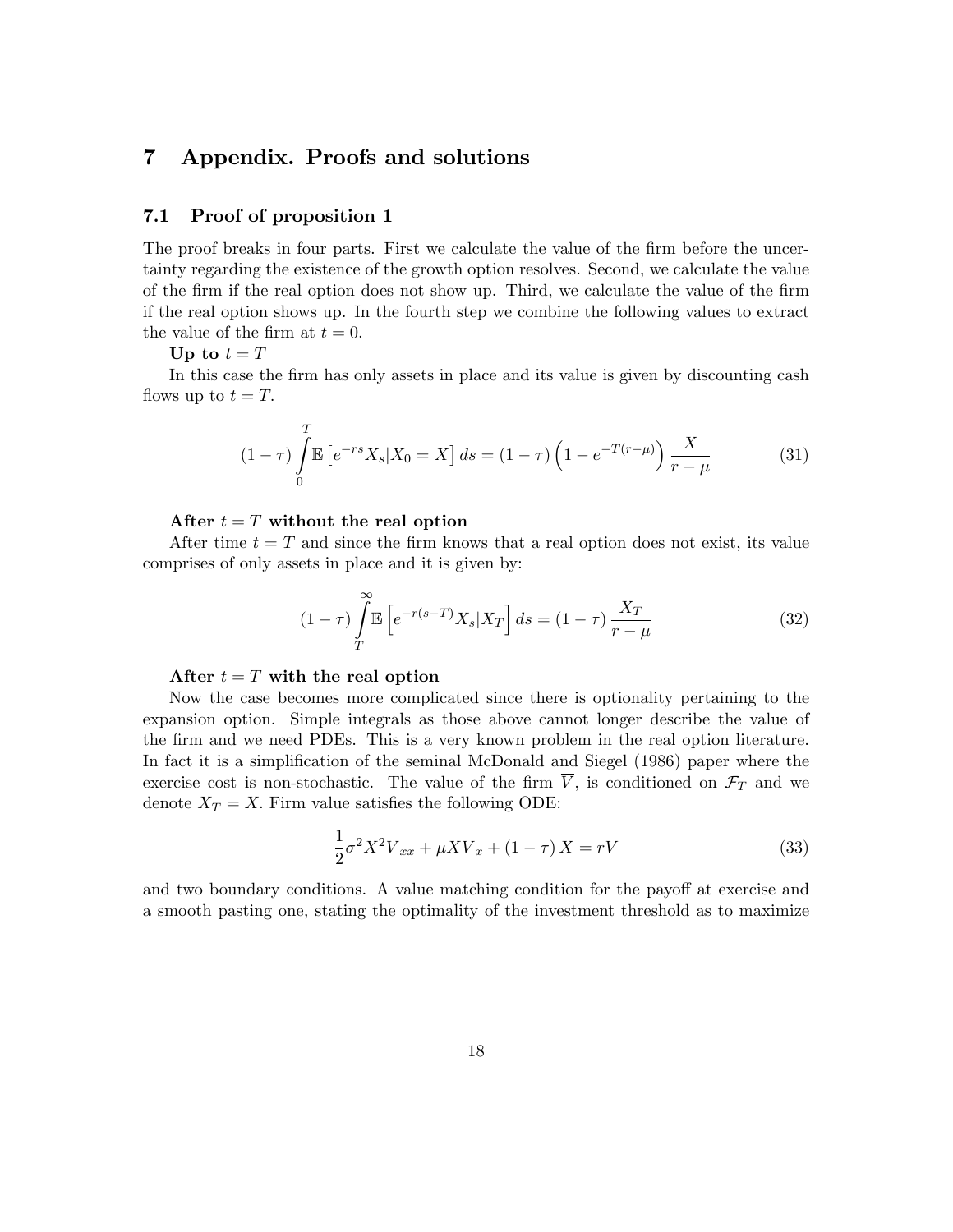firm value. These conditions are:

$$
\overline{V}(X_I) = (1 - \tau) \frac{K X_I}{r - \mu} - I \tag{34}
$$

$$
\overline{V}_x(X_I) = \frac{1-\tau}{r-\mu}K\tag{35}
$$

This is a simple  $2 \times 2$  linear system and can be easily solved analytically. The optimal investment threshold and the firm value are:

$$
X_I = \frac{r - \mu}{1 - \tau} \frac{b_1}{b_1 - 1} \frac{I}{K - 1} \tag{36}
$$

$$
\overline{V}(X) = (1 - \tau) \frac{X}{r - \mu} + \frac{I}{b_1 - 1} \left(\frac{X}{X_I}\right)^{b_1}
$$
\n(37)

## Value of the firm

Naively someone would just add all the values for the value of the firm. However, since the firm values are conditioned on the event that either the real option may or may not show up. These events are  $\mathcal{F}_T$ -measurable and not  $\mathcal{F}_0$ . For an arbitrary profit function  $f(x)$ ,  $\mathcal{F}_T$ -measurable its present value at  $t = 0$  is:

$$
\int_{T}^{\infty} e^{-rs} \mathbb{E} \left[ f\left(X_s\right) | \mathcal{F}_0 \right] ds = e^{-rT} \int_{T}^{\infty} e^{-r(s-T)} \mathbb{E} \left[ f\left(X_s\right) | \mathcal{F}_0 \right] ds = e^{-rT} E \left[ \int_{T}^{\infty} e^{-r(s-T)} \mathbb{E} \left[ f\left(X_s\right) | \mathcal{F}_T \right] ds | \mathcal{F}_0 \right]
$$
\n(38)

The above formula is a consequence of the tower property of the conditional expectation. Now from the total probability theorem we have:

$$
V(X) = (1 - \tau) \left( 1 - e^{-T(r - \mu)} \right) \frac{X}{r - \mu} + e^{-rT} \left( (1 - \pi) \mathbb{E} \left[ \frac{(1 - \tau) X_T}{r - \mu} | \mathcal{F}_0 \right] + \pi \mathbb{E} \left[ \overline{V}(X_T) | \mathcal{F}_0 \right] \right) =
$$
\n(39)  
\n
$$
\left( 1 - e^{-T(r - \mu)} \right) \frac{(1 - \tau) X}{r - \mu} + e^{-rT} \left[ (1 - \pi) \frac{(1 - \tau) \mathbb{E} \left[ X_T | \mathcal{F}_0 \right]}{r - \mu} + \pi \left( \frac{(1 - \tau) \mathbb{E} \left[ X_T | \mathcal{F}_0 \right]}{r - \mu} + \frac{\pi \mathbb{E} \left[ X_T | \mathcal{F}_0 \right]}{(b_1 - 1) X_I^{b_1}} \right) \right] =
$$
\n(40)

$$
\left(1 - e^{-T(r-\mu)}\right) \frac{\left(1-\tau\right)X}{r-\mu} + e^{-T(r-\mu)} \frac{\left(1-\tau\right)X}{r-\mu} + \pi \frac{I e^{-rT} \mathbb{E}\left[X_T^{b_1} | \mathcal{F}_0\right]}{\left(b_1 - 1\right) X_I^{b_1}} = \tag{41}
$$

$$
\frac{(1-\tau)X}{r-\mu} + \pi \frac{Ie^{-T(r-\lambda)}}{b_1-1} \left(\frac{X}{X_I}\right)^{b_1} \text{ and } \lambda = \mu b_1 + \frac{1}{2}b_1 (b_1 - 1)\sigma^2 \tag{42}
$$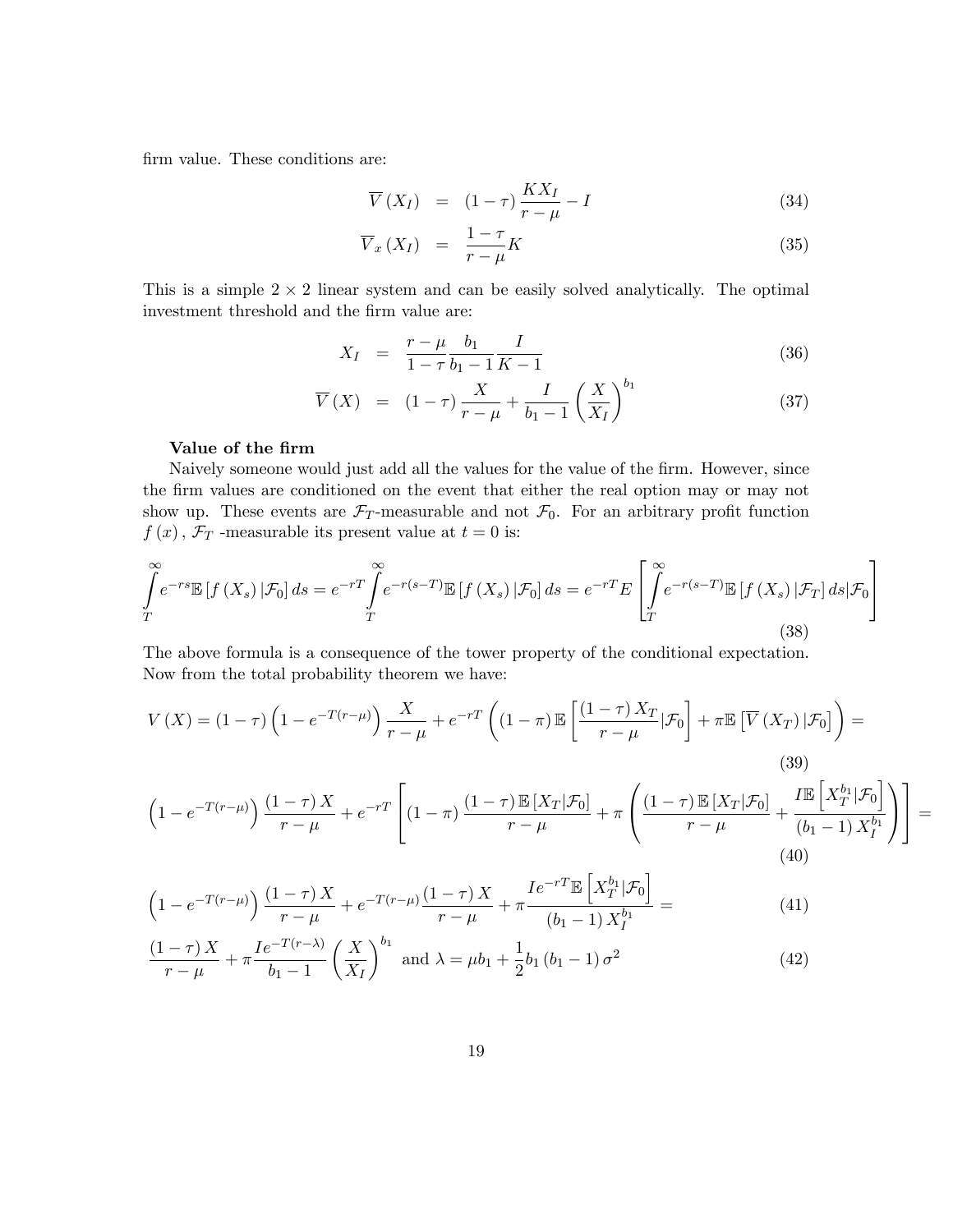To show where this extra term  $\lambda$  comes from we prove the following lemma.

**Lemma 4** The expectation of  $X_t^{b_1}$  is  $\mathbb{E}\left[X_t^{b_1}|X_0=X\right]=X^{b_1}e^{\lambda t}$ 

**Proof.** Consider the function  $f(x) = x^{b_1}$  and  $X_t$  is a Geometric Wiener process. From Ito's lemma we have:

$$
dX_t^{b_1} = b_1 X_t^{b_1 - 1} dX_t + \frac{1}{2} b_1 (b_1 - 1) X_t^{b_1 - 2} (dX_t^{b_1})^2
$$
\n(43)

$$
= b_1 X_t^{b_1 - 1} \left( \mu X_t dt + \sigma X_t dW_t \right) + \frac{1}{2} b_1 \left( b_1 - 1 \right) \sigma^2 X_t^{b_1 - 2} X_t^2 dt \tag{44}
$$

$$
= \underbrace{\left(\mu b_1 + \frac{1}{2}b_1\left(b_1 - 1\right)\sigma^2\right)}_{\lambda} X_t^{b_1} dt + \sigma X_t^{b_1} dW_t \tag{45}
$$

Now we integrate the above relationship and we have that:

$$
X_t^{b_1} = X_0^{b_1} + \int_0^t \lambda X_s^{b_1} ds + \int_0^t \sigma X_s^{b_1} dW_s \Longleftrightarrow \tag{46}
$$

$$
\mathbb{E}\left[X_t^{b_1}|X_0=X\right]=X_0^{b_1}+\int\limits_0^t\lambda\mathbb{E}\left[X_s^{b_1}\right]ds\tag{47}
$$

Stating  $g(t) = \mathbb{E}\left[X_t^{b_1}|X_0=X\right]$  we have a simple differential equation to solve with  $g(0) = X^{b_1}$  and solution

$$
g(t) = X^{b_1} e^{\lambda t} \tag{48}
$$

 $\qquad \qquad \blacksquare$ 

## 7.2 Proof of proposition 2

Equity value  $E_2(X)$  after the option has been exercised satisfies the following ODE:

$$
\frac{1}{2}\sigma^2 X^2 E_{2xx} + \mu X E_{2x} + K (1 - \tau) X - (1 - \tau) c_0 = r E_2
$$
\n(49)

with general solution:

$$
E_2(X) = K(1 - \tau) \frac{X}{r - \mu} - (1 - \tau) \frac{c_0}{r} + AX^{b_1} + BX^{b_2}
$$
 (50)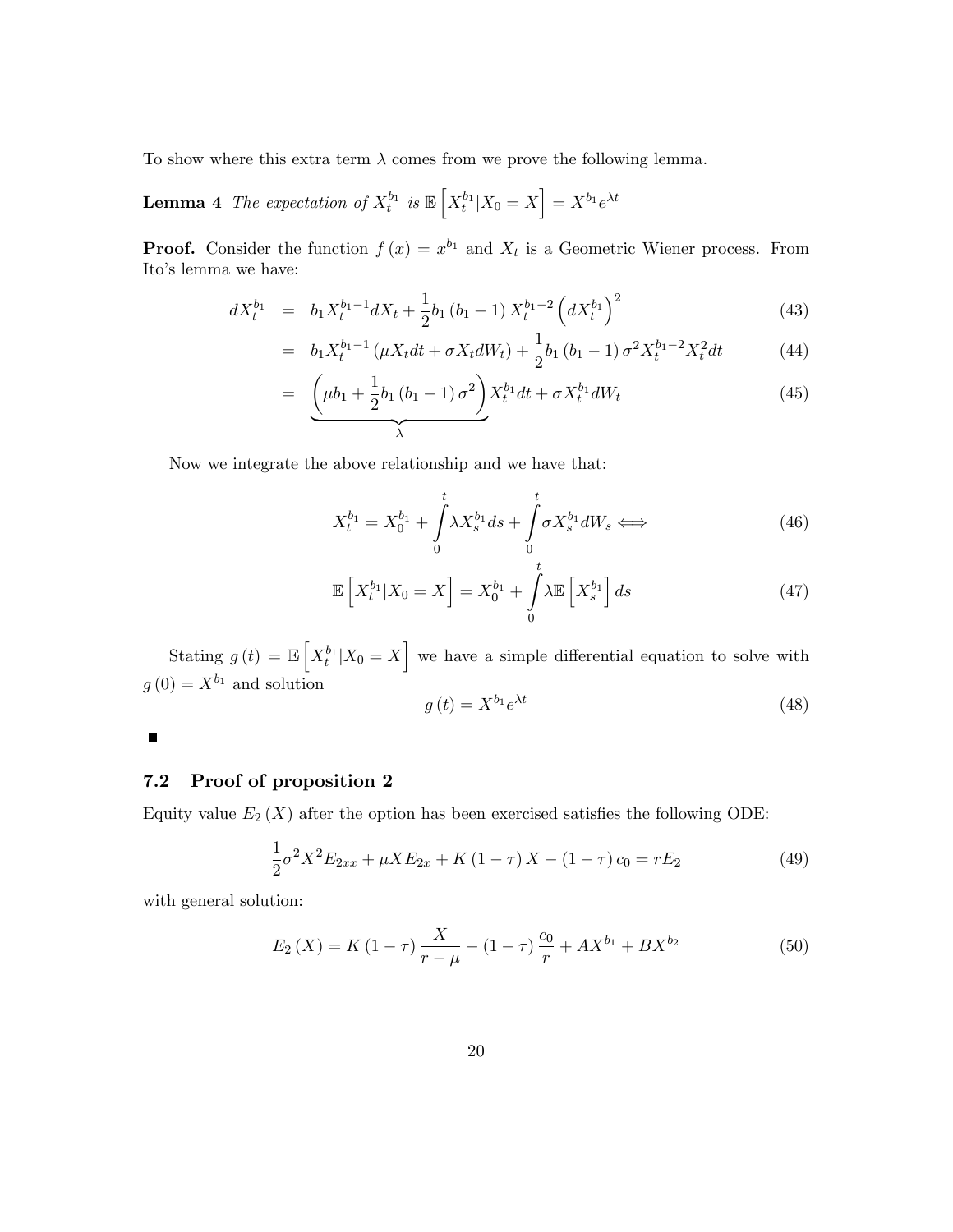where

$$
b_1 = \frac{1}{\sigma^2} \left[ -\left(\mu - \frac{\sigma^2}{2}\right) + \sqrt{\left(\mu - \frac{\sigma^2}{2}\right)^2 + 2r\sigma^2} \right]
$$
(51)

$$
b_2 = -\frac{1}{\sigma^2} \left[ \left( \mu - \frac{\sigma^2}{2} \right) + \sqrt{\left( \mu - \frac{\sigma^2}{2} \right)^2 + 2r\sigma^2} \right]
$$
(52)

with the following boundary conditions:

$$
E_2\left(X_{D2}\right) = 0\tag{53}
$$

$$
E_{2x}\left(X_{D2}\right) = 0\tag{54}
$$

$$
A = 0 \tag{55}
$$

Value matching condition 53 states that equity holders at default get nothing from the firm. Smooth pasting condition 54 states that the default threshold will be chosen optimally by equityholders as to maximize equity value. Condition 55 is a no-bubbles requirement. After the algebra is carried out, we have that the default threshold  $X_{D1}$  is given by:

$$
X_{D2} = \frac{r - \mu}{rK} \frac{b_2}{b_2 - 1} c_0 \tag{56}
$$

Finally, equity value  $E_2(X)$  is given by:

$$
E_2(X) = K(1-\tau)\frac{X}{r-\mu} - (1-\tau)\frac{c_0}{r} - \frac{1-\tau}{b_2-1}\frac{c_0}{r}\left(\frac{X}{X_{D2}}\right)^{b_2}
$$
(57)

In a similar manner, debt value  $D_2(X)$  satisfies the following ODE:

$$
\frac{1}{2}\sigma^2 X^2 D_{2xx} + \mu X D_{2x} + c_0 = r D_2 \tag{58}
$$

with general solution:

$$
D_2(X) = \frac{c_0}{r} + \overline{A}X^{b_1} + \overline{B}X^{b_2}
$$
\n
$$
(59)
$$

and boundary conditions:

$$
D_2(X_{D2}) = (1 - \alpha)(1 - \tau)\frac{X_{D2}}{r - \mu}
$$
\n(60)

$$
\overline{A} = 0 \tag{61}
$$

Once more, condition 60 is a value matching stating the payoff of debtholders at default, while condition 61 is a no-bubbles requirement. Solving the system of equations for debt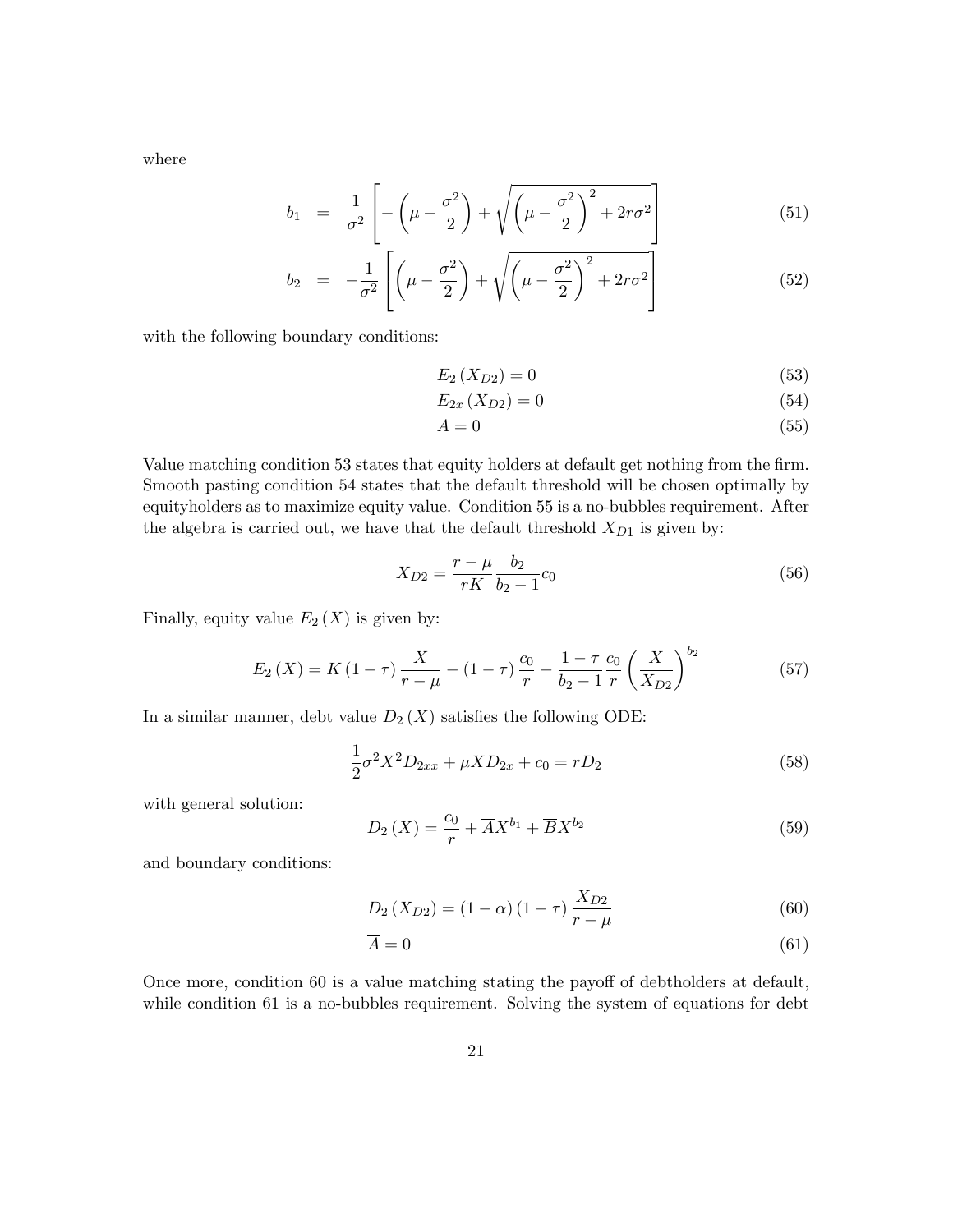value  $D_2(X)$  we have:

$$
D_2(X) = \frac{c_0}{r} - \left(\frac{c_0}{r} - D_2(X_{D2})\right) \left(\frac{X}{X_{D2}}\right)^{b2}
$$
 (62)

## 7.3 Proof of proposition 3

Equity value  $E_1(X)$  satisfies the following ODE:

$$
\frac{1}{2}\sigma^2 X^2 E_{1xx} + \mu X E_{1x} + (1 - \tau) X - (1 - \tau) c_0 = r E_1
$$
\n(63)

with the following boundary conditions:

$$
E_1\,(X_{D0}) = 0\tag{64}
$$

$$
E_{1x}\left(X_{D0}\right) = 0\tag{65}
$$

$$
E_1(X_I) = E_2(X_I) - I \tag{66}
$$

$$
E_{1x}\left(X_{I}\right) = E_{2x}\left(X_{I}\right) \tag{67}
$$

and general solution:

$$
E_1(X) = (1 - \tau) \frac{X}{r - \mu} - (1 - \tau) \frac{c_0}{r} + \tilde{A} X^{b_1} + \tilde{B} X^{b_2}
$$
 (68)

Condition 64 states that at default equity holders don't get anything since they are junior in priority to debtholders. Smooth pasting condition 65 states that equityholders optimize their default choice. The value matching condition 66 is for the payoff of equityholders when the firm expands by paying an irreversible cost  $I$ . The final smooth pasting 67 condition is an optimality condition for equityholders, as to how they should choose the investment barrier in order to maximize the equity value. Rewriting those conditions we have:

$$
(1 - \tau) \frac{X_{D1}}{r - \mu} - (1 - \tau) \frac{c_0}{r} + \tilde{A} (X_{D1})^{b_1} + \tilde{B} (X_{D1})^{b_2} = 0
$$
\n(69)

$$
\frac{1-\tau}{r-\mu} + b_1 \widetilde{A} (X_{D1})^{b_1-1} + b_2 \widetilde{B} (X_{D1})^{b_2-1} = 0 \tag{70}
$$

$$
(1 - \tau) \frac{X_I}{r - \mu} - (1 - \tau) \frac{c_0}{r} + \tilde{A} (X_I)^{b_1} + \tilde{B} (X_I)^{b_2} = E_2 (X_I) - I \tag{71}
$$

$$
\frac{1-\tau}{r-\mu} + b_1 \widetilde{A}\left(X_I\right)^{b_1-1} + b_2 \widetilde{B}\left(X_I\right)^{b_2-1} = E_{2x}\left(X_I\right) \tag{72}
$$

Solving this  $4 \times 4$  non linear system defined by equations 69-72 is very difficult, however we can reduce its dimensionality. If we expand the right hand sides of 69-72 and do the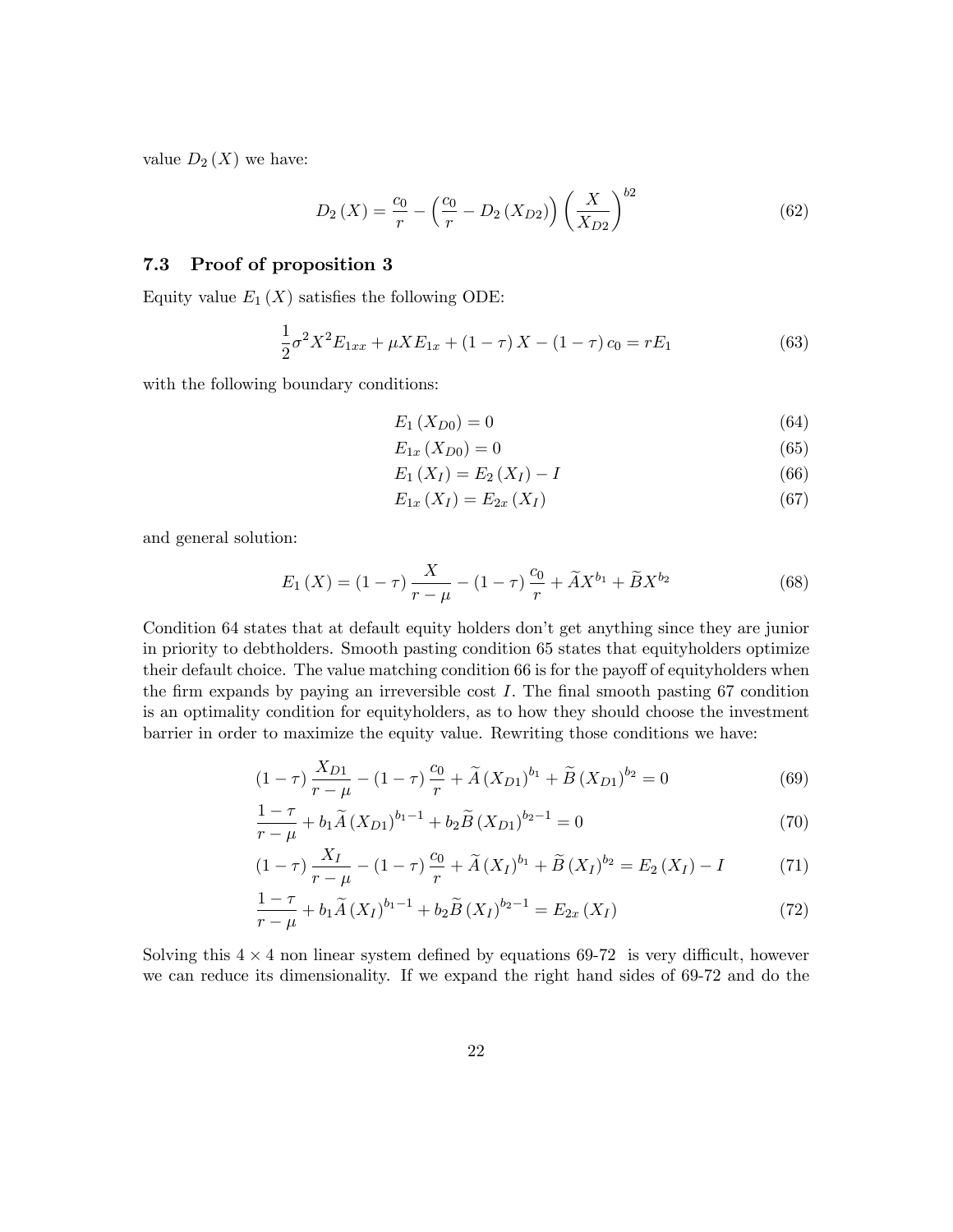algebra we have that:

$$
(1 - \tau) \frac{X_{D1}}{r - \mu} - (1 - \tau) \frac{c_0}{r} + \tilde{A} (X_{D1})^{b_1} + \tilde{B} (X_{D1})^{b_2} = 0 \tag{73}
$$

$$
\frac{1-\tau}{r-\mu} + b_1 \widetilde{A} (X_{D1})^{b_1-1} + b_2 \widetilde{B} (X_{D1})^{b_2-1} = 0 \tag{74}
$$

$$
(1 - \tau) \frac{X_I}{r - \mu} - (1 - \tau) \frac{c_0}{r} + \tilde{A} (X_I)^{b_1} + \tilde{B} (X_I)^{b_2} = E_2 (X_I) - I \tag{75}
$$

$$
\frac{1-\tau}{r-\mu} + b_1 \widetilde{A}(X_I)^{b_1-1} + b_2 \widetilde{B}(X_I)^{b_2-1} = E_{2x}(X_I)
$$
\n(76)

$$
\widetilde{A}(X_{D1})^{b_1} + \widetilde{B}(X_{D1})^{b_2} = -(1-\tau)\frac{X_{D1}}{r-\mu} + (1-\tau)\frac{c_0}{r}
$$
\n(77)

$$
b_1\widetilde{A}(X_{D1})^{b_1} + b_2\widetilde{B}(X_{D1})^{b_2} = -(1-\tau)\frac{X_{D1}}{r-\mu}
$$
\n(78)

$$
\widetilde{A}(X_I)^{b_1} + \widetilde{B}(X_I)^{b_2} = (1 - \tau)(K - 1)\frac{X_I}{r - \mu} - \Gamma\left(\frac{X_I}{X_{D2}}\right) - I \tag{79}
$$

$$
b_1 \widetilde{A}(X_I)^{b_1} + b_2 \widetilde{B}(X_I)^{b_2} = (1 - \tau)(K - 1) \frac{X_I}{r - \mu} - b_2 \Gamma\left(\frac{X_I}{X_{D2}}\right)
$$
(80)

With  $\Gamma = \frac{1-\tau}{1-\tau}$  $b_2 - 1$  $c_0$  $\frac{r}{r}$ . Now we perform the algebraic transformations  $79 - \frac{1}{b_2}$  $\frac{1}{b_2}$ 80, 79 –  $\frac{1}{b_1}$  $rac{1}{b_1}$ 80 and we get:

 $\Leftrightarrow$ 

$$
\widetilde{A} = (X_I)^{-b_1} \left( (1 - \tau) (K - 1) \frac{X_I}{r - \mu} \frac{b_2 - 1}{b_2} - I \right) \frac{b_2}{b_2 - b_1}
$$
\n(81)

$$
\widetilde{B} = (X_I)^{-b_2} \left( (1 - \tau) (K - 1) \frac{X_I}{r - \mu} \frac{b_1 - 1}{b_1} - \Gamma \left( \frac{X_I}{X_{D2}} \right)^{b_2} \frac{b_1 - b_2}{b_1} - I \right) \frac{b_1}{b_1 - b_2}
$$
(82)

At the same time we get from  $77 - \frac{1}{bc}$  $\frac{1}{b_2}$ 78, 77 –  $\frac{1}{b_1}$  $\frac{1}{b_1}$ 78

$$
\widetilde{A} = (X_{D1})^{-b_1} (1 - \tau) \left( \frac{c_0}{r} - \frac{X_{D1}}{r - \mu} \frac{b_2 - 1}{b_2} \right) \frac{b_2}{b_2 - b_1}
$$
\n(83)

$$
\widetilde{B} = (X_{D1})^{-b_2} (1 - \tau) \left( \frac{c_0}{r} - \frac{X_{D1}}{r - \mu} \frac{b_1 - 1}{b_1} \right) \frac{b_1}{b_1 - b_2} \tag{84}
$$

Now from these relationships it is evident that  $81 = 83,82 = 84$  and this is a  $2 \times 2$  non linear system of equations with unknowns  $X_I, X_{D1}$ , which can be solved by a least squares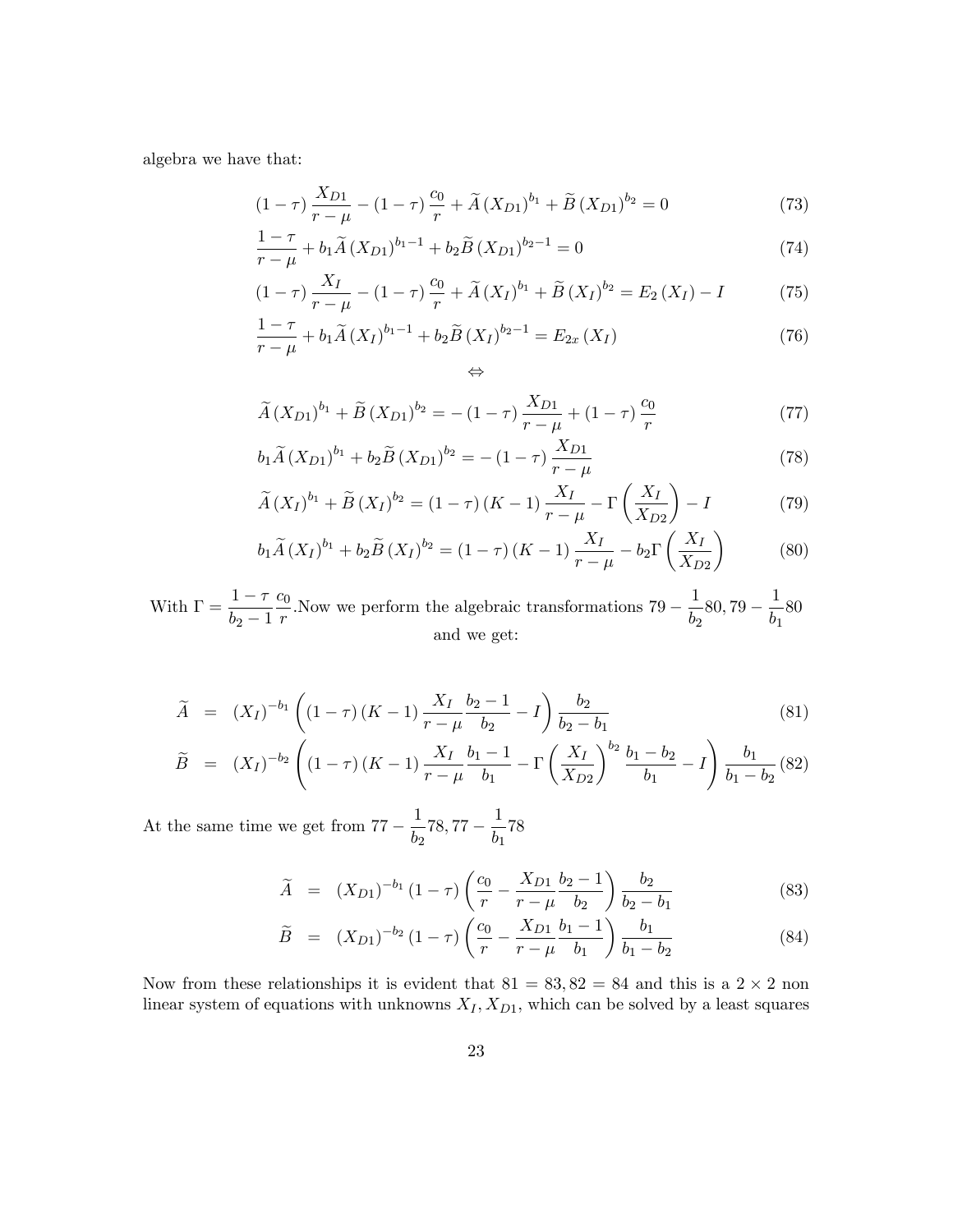solver. Given the optimal values of  $X_I, X_{D1}$  we can back out the optimal equity value. Note that for the optimal implementation of the non linear solver algorithm, the relationships  $81 = 83,82 = 84$  must be as linearized as possible. From the equations  $81 = 83,82 = 84$ , we get two implicit equations for the investment and default boundary:

$$
X_{I} = \frac{r - \mu}{b_{1} - 1} \frac{b_{1}}{(1 - \tau)(K - 1)} \left[ I + \Gamma \left( \frac{X_{I}}{X_{D2}} \right)^{b_{2}} \frac{b_{1} - b_{2}}{b_{1}} \right]
$$
\n
$$
r - \mu \qquad b_{1} \qquad \left[ \left( \frac{c_{0}}{X_{D2}} \right)^{b_{2}} \frac{b_{1} - b_{2}}{b_{1}} \right] \qquad (85)
$$

$$
+\frac{r-\mu}{b_1-1} \frac{b_1}{(1-\tau)(K-1)} \left[ (1-\tau) \left( \frac{c_0}{r} - \frac{X_{D0}}{r-\mu} \frac{b_1-1}{b_1} \right) \left( \frac{X_I}{X_{D1}} \right)^{b_2} \right]
$$
  

$$
X_I = \frac{r-\mu}{b_2-1} \frac{b_2}{(1-\tau)(K-1)} \left[ I + (1-\tau) \left( \frac{c_0}{r} - \frac{X_{D0}}{r-\mu} \frac{b_2-1}{b_2} \right) \left( \frac{X_I}{X_{D1}} \right)^{b_1} \right] (86)
$$

Solving the above system of equations requires an iterative algorithm and a non-linear solver. Non-linear solvers require a set of starting values. Since we are interested in the optimal capital structure we want to Önd optimal default and investment thresholds with respect to the coupon. We start with a very low coupon  $c_{0,1} > 0$  and use the following starting values:

$$
X_I = \frac{r - \mu}{1 - \tau} \frac{b_1}{b_1 - 1} \frac{I}{K - 1}
$$
\n(87)

$$
X_{D1} = \varepsilon \tag{88}
$$

Notice that the initial value for the investment threshold corresponds to the value of the investment threshold when the firm is financed only with equity. The initial value  $\varepsilon > 0$  is very small but different from zero. Using a non-linear solver and these starting values, we get a new pair of  $(X_I, X_{D1})$ . Assuming a new coupon  $c_{0,2} > c_{0,1}$ , we use for starting values the pair of values extracted for  $c_{0,1}$ . Continue for  $c_{0,3} > c_{0,2}$  using the previous pair as the new pair of starting values and keep the process going up to the desired coupon level.

The debt  $D_1(X)$  will satisfy the following PDE:

$$
\frac{1}{2}\sigma^2 X^2 D_{1xx} + \mu X D_{1x} + c_0 = r D_1 \tag{89}
$$

with the following boundary conditions:

$$
D_1(X_{D1}) = (1 - \alpha) (1 - \tau) \frac{X_{D1}}{r - \mu}
$$
\n(90)

$$
D_1(X_I) = D_2(X_I) \tag{91}
$$

and general solution:

$$
D_1(X) = \frac{c_0}{r} + \underline{A}X^{b_1} + \underline{B}X^{b_2}
$$
\n(92)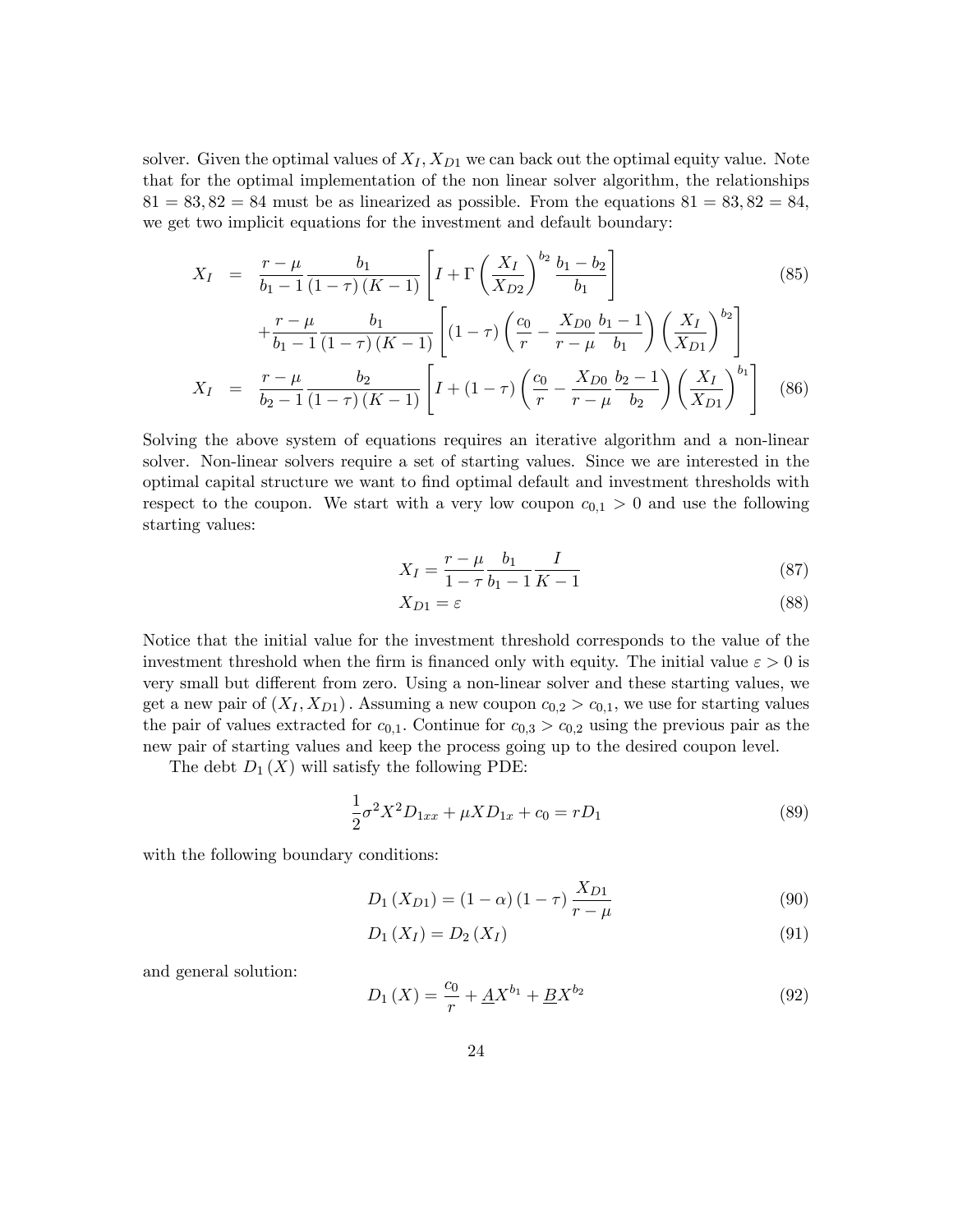Condition 90 is a value matching condition stating that at default debtholders receive the value of unlevered assets reduced by the bankruptcy costs. At the same time when the firm invests, we have a regime change at an absorbing barrier. Condition 91 is a value matching, stating the value change of debt after investment has occurred. Note that for debt, there are no smooth pasting conditions and this is because debtholders do not optimize default and investment decisions. Having solved for  $X_I$  and  $X_{D1}$  we define the following matrices and we use Cramer's rule to solve for the debt value:

$$
D = \begin{bmatrix} (X_{D1})^{b_1} & (X_{D1})^{b_2} \\ (X_I)^{b_1} & (X_I)^{b_2} \end{bmatrix}
$$
  
\n
$$
D_{\underline{A}} = \begin{bmatrix} (1 - \alpha)(1 - \tau)X_{D1}/(r - \mu) - c_0/r & (X_{D1})^{b_2} \\ D_2(X_I) - c_0/r & (X_I)^{b_2} \end{bmatrix}
$$
  
\n
$$
D_{\underline{B}} = \begin{bmatrix} (X_{D1})^{b_1} & (1 - \alpha)(1 - \tau)X_{D1}/(r - \mu) - c_0/r \\ (X_I)^{b_1} & D_2(X_I) - c_0/r \end{bmatrix}
$$
\n(93)

Debt value is now given by:

$$
D_1(X) = \frac{c_0}{r} + \frac{|D_{\underline{A}}|}{|D|} X^{b_1} + \frac{|D_{\underline{B}}|}{|D|} X^{b_2}
$$
\n(94)

# References

- [1] Asvanunt, A., M. Broadie and S. Sundaresan, 2011, Managing Corporate Liquidity: Strategies and Pricing Implications, International Journal of Theoretical and Applied Finance, Vol.14, No.3, 369–406.
- [2] Barclay, M., C. Smith, and R. Watts, 1995, The Determinants of Corporate Leverage and Dividend Policies, Journal of Applied Corporate Finance 7, 4-19.
- [3] Broadie, M. and O. Kaya, 2007, A Binomial Lattice Method for Pricing Corporate Debt and Modeling Chapter 11 Proceedings, Journal of Financial and Quantitative Analysis, Vol.42, No.2, 279-312.
- [4] Dixit, A., and R. Pindyck, 1994, Investment Under Uncertainty, Princeton University Press, Princeton, NJ.
- [5] Leland, H., 1994, Corporate Debt Value, Bond Covenants, and Optimal Capital Structure, Journal of Finance, 49, 1213-1252